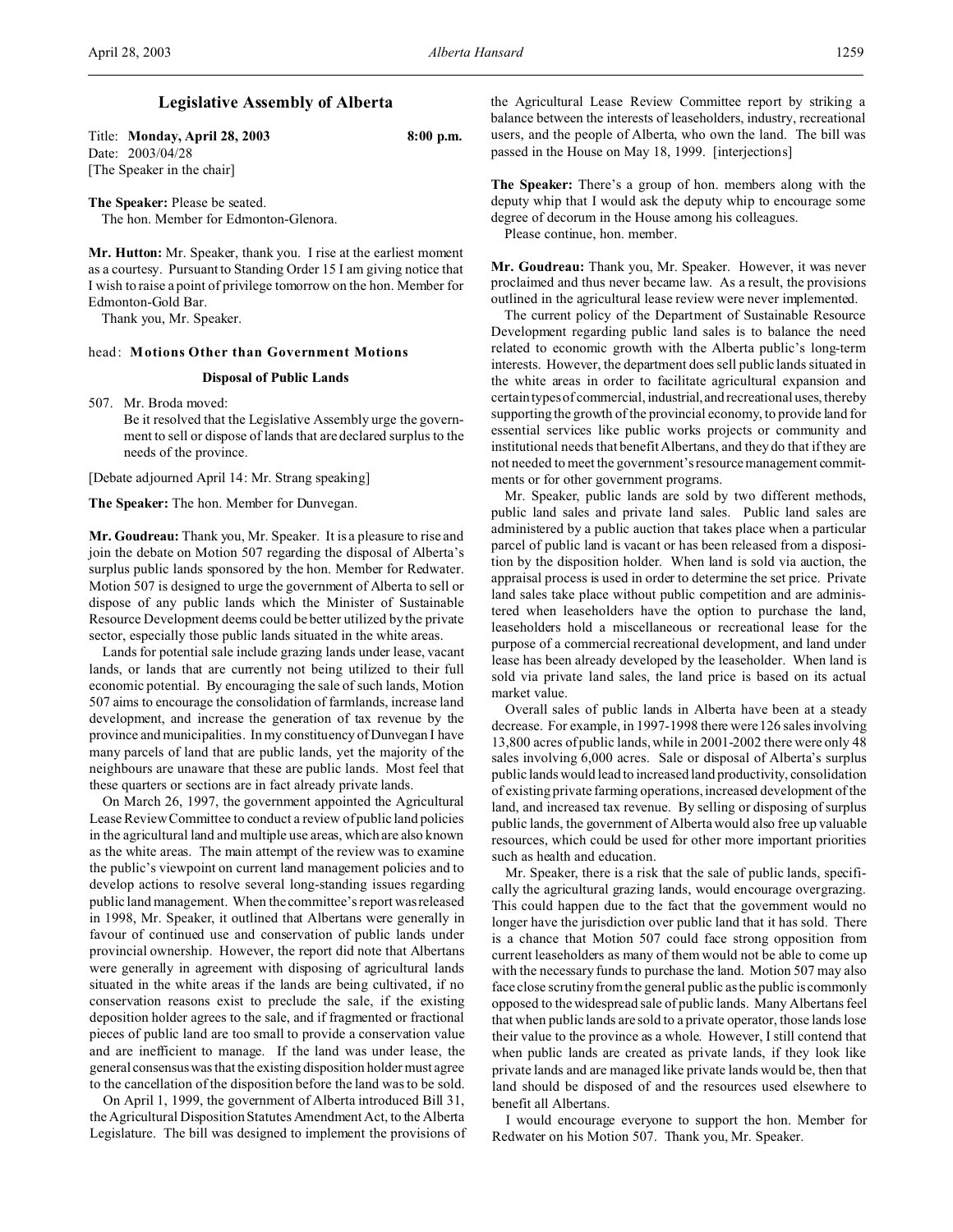**The Speaker:** The hon. Member for Edmonton-Centre.

**Ms Blakeman:** Thanks very much, Mr. Speaker, for giving me the opportunity to speak to Motion 507, which in its amended form I believe now reads: "Be it resolved that the Legislative Assembly urge the government to sell or dispose of public lands that do not possess any economic potential for the province." This is one of those interesting proposals that you see brought forward in this Assembly from to time and which you think: well, on the face of it I suppose it doesn't sound that awful; perhaps it's harmless. But the more you look at it, the more you think: hmm, this is opening what could be a great big Pandora's box. And who knows? The truth probably lies somewhere in between those two.

Just in looking at what's being proposed and listening to the member who spoke previous to me and considering this a little bit as I went about my business today, a couple of things occur to me, and it's one of those where I pose three questions to myself. Is there a problem right now? Is there an immediate, glaring, urgent problem right now in the province of Alberta with public lands that "do not possess any economic potential for the province"? I'd have to say: not that I've noticed. I haven't seen any front-page headlines. No protests; no marches. I'm not getting a lot of e-mails or letters on the urgency of the public lands and a great need to do something about them, so I don't know that there's any crying need. Well, if there was a need – and I think we can agree that there wasn't – would a motion fix it, and more specifically would this motion or the resulting action coming out of it fix whatever is the problem before us today? I don't know that it would fix the problem for us today, if the problem is essentially that there are little bits and tags around, funny little pieces of land, which is how the sponsoring member first explained it to me, you know, just a little kind of inconvenience, a little bit of a right-of-way or a little tag of land that gets cut off when roads get put into place, and it would just be easier if we could sell that little bit to the closest neighbour.

#### *8:10*

Who would be benefiting from that? Well, one presumes the closest neighbour who gets to buy that little bit of land. But this motion doesn't actually spell out that we're talking about those sorts of little funny tag ends and oddly positioned bits of land. It doesn't say that. It talks about public land, and when we're talking about public land – well, this will tell you something about my age  $- I$ think of it as Crown land that's administered under the Public Lands Act of Alberta. We have the white areas, the green areas. Then, of course, there are the protected areas, which are the national parks or the areas that are already set aside in things like the eastern slopes policy. So the motion hasn't said specifically that it's talking about these little odds and ends. It just says public lands.

Well, that opens the door for all kinds of things like the selling of general Crown land, either the white land or in the green area, and as the member prior to me said, the public does not like that idea. They like the idea of Crown land that's there and kept for future generations, so I think there would be some resistance to selling that off. I think there's also the potential here for selling off parks because it could be argued probably by someone – I'm sure there's a silver-tongued speaker out there – that could put up a good argument that there's no economic potential for parkland or perhaps no economic potential for recreational land. I mean, people just go there and ride their snowmobiles or their horses or walk or whatever, so there's no economic potential for that land unless there was some sort of trail permit system developed, and that's still not going to generate enormous sums of money.

Grazing leases, though – and this is where we start to wander into

the, hmm, isn't-that-interesting place. Well, now, this motion is too large. Having gone from talking about little tiny odds and ends, we're now talking about potentially large tracts of land, particularly when you wander in and start talking about grazing leases, and none of this is clearly defined. I often have problems with motions because they are too loose. They're just not specific as to what we're talking about.

So when I'm asked to speak either for myself or on behalf of my constituents in Edmonton-Centre, it's very difficult to do so. Would constituents in Edmonton-Centre mind selling off funny little odds and ends, you know, a couple hundred square metres, the result of various roads going through, right-of-ways and things? No, probably not. But would they object to land being sold that's potentially recreational land or parkland or Crown land in Alberta? Yes, very much they would object to that. They want that land held, and they don't want it sliced up and sold to private users where the rest of the citizens of the province can't get access to it.

A perfect example of that is the struggles that we've had in Alberta trying to put in place the Alberta Trailnet system, which is the Alberta extension of the Trans Canada Trail. Because we didn't start off here by taking the unused or no longer used railway lines for our trail system, we're having a much harder time pegging together that trail and linking it, and a number of times we're having to cross over or make agreements to cross over and make use of private land. Potentially, this motion going through makes that kind of a scheme or a future trail even more difficult if we're having to patchwork through a number of other private owners of little bits of land or larger bits of land. It's very interesting that if you're selling a land that doesn't possess any economic potential, in the very act of selling it you've now given it economic potential. So there's an odd little sort of marketing economic glitch that you get into there.

The Speaker: Excuse me, hon. member. I think your time now has evaporated.

I will now call on the hon. Member for Redwater to conclude debate on this motion.

**Mr. Broda:** Thank you, Mr. Speaker. I've had several calls after introducing this motion, Motion 507. I want to make it clear that this is only a motion. It's not a bill, as it has been referred to by some of the people that have phoned. It's urging the government to look at disposal of some of our public lands which the hon. Minister of Sustainable Resource Development deems could be utilized better by the private sector. Let's make it clear that this does not mean large tracts of grazing leases. An example may be where somebody may have deeded land that's surrounding some public land that might be right in the middle of deeded land, and we have to administer it. Once or twice or three times a year somebody has to go out there and review it, and we have to look at it. If there is economic potential, well, then we don't dispose of it, but it gives the minister the right to go out there and have a look. As the Member for Dunvegan in his speaking as well indicated, surplus public lands could be parcels or grazing lands under lease, vacant lands, and lands that are currently not being utilized to their fullest economic potential.

Therefore, Mr. Speaker, I'm not referring to valuable forest lands, areas with historic natural grasslands, lands which have reserves for conservation, or even, as mentioned by the Member for Edmonton-Centre, the potential of parklands being sold. I don't think that's what we're referring to. We're just saying: let's review our policies; let's look at the administrative costs of smaller parcels. I've got some in my own constituency where my constituents have asked: why can't I buy it? Going back and checking out: well, we can't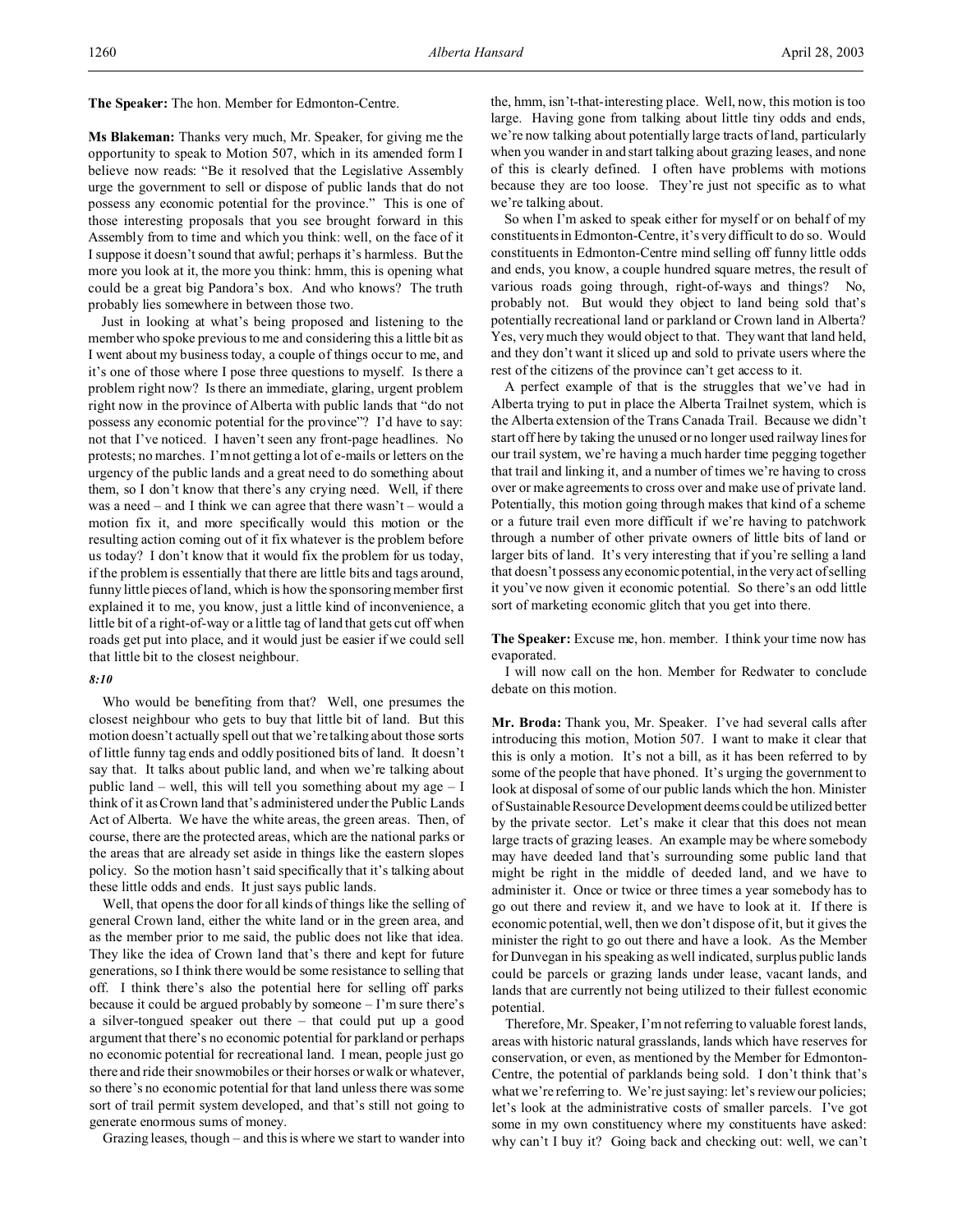because it's set out in regulation that you can't dispose of it. It might be a 28-acre parcel like in this one situation where a road crosscuts it through, but it's also a fence line where there are trees already in there. So the fellow is saying: I'm leasing that little 28 acre chunk of land, but I have to take my equipment to go around the road to farm it. The rest of the land, of course, is reserve; leave it be so. But we have to look and see how we can address some of those issues.

With that, Mr. Speaker, I'd like to just say that this is what the motion is there for: to have the minister of sustainable resources review some of our policies. Certainly, I personally wouldn't want to see large tracts of land sold off either, but I think we have to look at: what are the administrative costs? Does it make economic sense to let the landowner that's leasing it have it or buy it? I'm not saying: let's give it a fire sale. Let's put it on fair market value. It doesn't mean even that that individual farmer might be the one buying it. That's open to the public, whether it be by public auction or by market value through real estate. I think we've sold other lands here which maybe the highways department had already some buildings on site. We've disposed of it because there was no need for it, or in this case maybe the municipality could utilize it more efficiently.

So this is what Motion 507 is all about, Mr. Speaker, and I urge everybody of the Assembly to vote for Motion 507. Thank you.

[The voice vote indicated that Motion Other than Government Motion 507 carried]

[Several members rose calling for a division. The division bell was rung at 8:19 p.m.]

[Ten minutes having elapsed, the Assembly divided]

| For the motion:     |            |                                |
|---------------------|------------|--------------------------------|
| Abbott              | Griffiths  | O'Neill                        |
| <b>Boutilier</b>    | Hlady      | Pham                           |
| Broda               | Horner     | Snelgrove                      |
| Calahasen           | Hutton     | Stelmach                       |
| Cenaiko             | Johnson    | Strang                         |
| DeLong              | Kryczka    | Tarchuk                        |
| Doerksen            | Magnus     | Taylor                         |
| Ducharme            | Marz       | VanderBurg                     |
| Dunford             | McClelland | Woloshyn                       |
| Evans               | Melchin    | Yankowsky                      |
| Goudreau            | Oberg      | Zwozdesky                      |
| 8:30                |            |                                |
| Against the motion: |            |                                |
| Blakeman            | Carlson    | Taft                           |
| Totals:             | For $-33$  | $\text{Again} \mathbf{st} - 3$ |

[Motion Other than Government Motion 507 carried]

#### **Organized Crime and Terrorism**

508. Mr. Cenaiko moved:

Be it resolved that the Legislative Assembly urge the government to work with Criminal Intelligence Service Alberta to enhance collaborative partnerships and co-ordinated programs with various levels of government, policing agencies, and the public to effectively combat organized crime and terrorism.

**The Speaker:** The hon. Member for Calgary-Buffalo.

**Mr. Cenaiko:** Thank you very much, Mr. Speaker. It's an honour and pleasure to begin debate on Motion 508. The purpose of Motion 508 is to encourage this government to continue working with Criminal Intelligence Service Alberta. I believe that it is important to continue existing projects and develop new ways to battle organized gangs and serious crime in Alberta. It's been said that crime used to be based only on brutal, solitary, and personal impulses, but more criminals are forming ranks. They are disciplined. They have given themselves a code and a morality, and they work in gangs with well-devised schemes.

Before I explain the need for CISA, I would like to highlight several important tasks that Criminal Intelligence Service Alberta provides for police services. First of all, training sessions are planned and provided to teach police officers about new technology and crime trends. With the emergence of serious crime the expectations on law enforcement have increased dramatically. Criminal Intelligence Service researches new techniques for battling terrorism and organized crime. Alberta's police services can learn a great deal about crime-fighting techniques and strategies from other jurisdictions. Criminals have become more mobile, which has increased the need to share information about organized crime.

Second, there are joint force operations targeted at the numerous organized crime operations throughout Alberta. These joint force operations have resulted in the arrest and conviction of dozens of dangerous criminals. Obviously, the benefit from these operations is the removal of dangerous people from Alberta's communities. However, they also help break up large and powerful criminal networks.

Finally, Mr. Speaker, CISA helps police officers track down suspects involved in major criminal activities.

No single government agency or police service can keep up with the growing size and threat of organized crime. All three levels of government work together to reduce the chances of serious crime and make communities safer for all Albertans. In total, Mr. Speaker, there are 27 organizations with membership in CISA, including law enforcement agencies and other federal and provincial government departments that have an intelligence or enforcement component. On their own these member organizations successfully carry out their own day-to-day activities. However, combining all of their unique knowledge, wisdom, and experience into one body creates an awesome tool to help police services battle and defeat organized crime. Governance of this association is provided by an executive committee consisting of chiefs of police from the Calgary, Edmonton, Lethbridge, and Medicine Hat police services as well as the commanding officer of the RCMP K Division.

I would like to stress that CISA is part of a national intelligence infrastructure and does not provide law enforcement. CISA is part of a national system of provincial bureaus that operates under the umbrella of Criminal Intelligence Service Canada, which also provides access to Interpol and other international enforcement and intelligence agencies.

Mr. Speaker, there are two other government agencies that include counterterrorism and national security as part of their mandate similar to CISA. For example, the Canadian Security Intelligence Service is responsible for protecting the national security interests of Canada and safeguarding its citizens. The national security investigation section of the RCMP has the primary jurisdiction for investigating offences related to national security. It is not the intention of this motion or CISA to infringe on the existing mandates of those two organizations. One of the goals of CISA is to build on the work already being done by these agencies along with the other 27 members to provide a clear picture of what criminals are planning in Alberta. It only makes sense to use the intelligence-sharing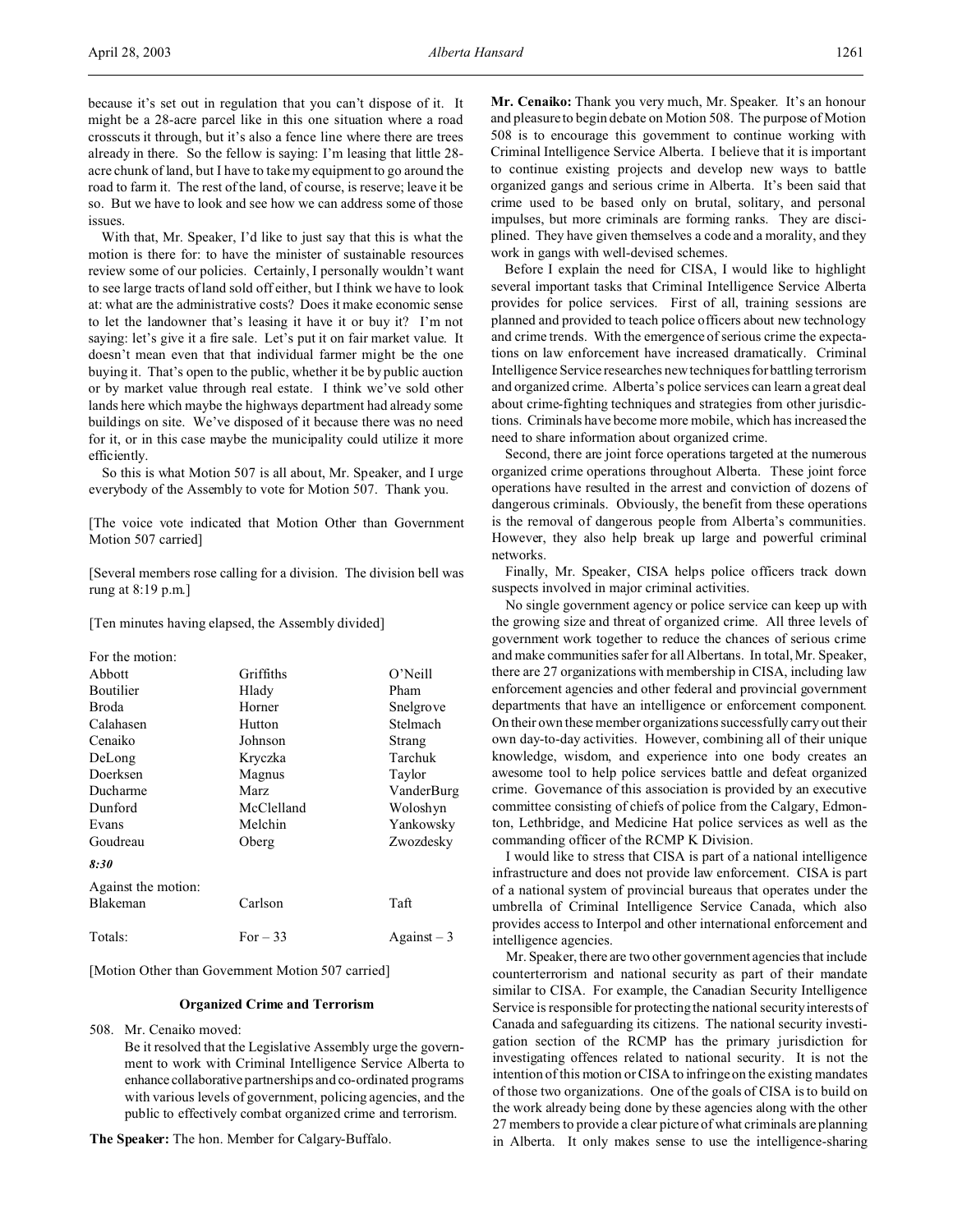All of the partners in CISA understand the need to provide and maintain safe communities, but they also appreciate that this is something that cannot be accomplished in isolation. One of the greatest weapons in the battle against organized crime is an informed public. Albertans need to know that CISA exists and that there is a great deal of work being done to preserve the safety of Albertans. Informing the public about CISA will at the very least offer peace of mind for those concerned about the threat of serious crime and terrorism in Alberta.

Mr. Speaker, as we all know, Alberta is a growing province. As our economy expands and diversifies, so too does Alberta's population. The upside to growth is an influx of more people from different backgrounds, experience, and skills. However, one of the major downsides to growth is the increased prevalence of crime. There are more homes to break into, more people to terrorize, and more children to exploit. These are the growing pains of an expanding economy, and they must be addressed. The question for law enforcement is: how do we solve these problems effectively? How do we know which businesses are owned and operated by organized gangs? What technology are criminals using to outmanoeuvre the average police officer? Where are organized gangs operating? Are they higher in number in Edmonton or in Calgary? Are they in smaller urban centres such as Red Deer, Fort McMurray, or Lethbridge? There are hundreds of dangerous people in this province who have and will break the law. The problem for law enforcement is that criminals are getting smarter, methodical, and more sophisticated.

Although traditional crime rates in Alberta remain fairly consistent, criminals remain active in other ways. Criminals, especially organized crime members, carefully plot their moves and plan their attacks. There are several very large and very dangerous organized crime gangs operating throughout Alberta. Results from CISA investigations have revealed aboriginal, Asian, and outlaw motorcycle gangs as the three main criminal organizations in Alberta. Realistically, police officers on their own cannot compete with the size and sophistication of these organized gangs. There is a great deal that remains unknown about the scope and influence of organized crime in Alberta's communities. However, information sharing with different levels of government, police services, and the RCMP helps preserve peace and thwart criminal activity.

Mr. Speaker, since September 11, 2001, concern for potential terrorist activities throughoutNorthAmerica and specifically Alberta has been on the minds of all of us. However, there is work being done to ensure that we are not attacked by terrorists or organized crime. One of the most critical factors to prevent serious criminal activity is sharing information and intelligence. Information is scattered bits of raw data. Intelligence, on the other hand, is information that has been put through the process of collection, evaluation, analysis, dissemination, and re-evaluation. Relevant, credible information plus quality analysis equals useful intelligence. CISA assists the exchange of criminal intelligence.

Currently Alberta and Ontario are the only two provinces that provide provincial funding to their respective criminal intelligence agencies. I believe it's important to recognize the success of their work and pursue more projects with Criminal Intelligence Service Alberta, the RCMP, and with the Calgary and Edmonton police services. This agency has had success establishing profile, gaining exposure, and creating legitimacy among other law enforcement bodies. However, few Albertans know about CISA, and I believe that there is a need to create a much higher public profile for this organization.

#### *8:40*

Mr. Speaker, several barriers including time, finances, and human resources prevent CISA from getting a clear understanding of the known criminal networks operating in Alberta. There is more work to be done, and it's vital that the government of Alberta build on the partnership with CISA. I was fortunate to have spent nearly five years of my life working with dedicated and committed individuals who are sincere and passionate about the work they do. Working hand in hand with members of the Canadian Security Intelligence Service and Criminal Intelligence Service Alberta was an incredible honour for me and a part of my life I will never forget. They have sacrificed their lives and extended periods of time from their families to help preserve our safe and democratic and free society. The potential threat to the people and critical infrastructure of Alberta represents a public risk that is shared by all Albertans. I encourage all members of this Assembly to urge the Alberta government to work harder and commit more time and funding for criminal intelligence efforts.

Thank you very much, Mr. Speaker.

**The Speaker:** The hon. Member for Edmonton-Centre.

**Ms Blakeman:** Thank you, Mr. Speaker. I listened carefully to what the Member for Calgary-Buffalo was saying. I was trying to figure out why he brought this motion forward. In the last few sentences that became a little clearer to me. He's in fact worked with the organization that is the centre theme of the motion here. I can't speak to the work that the member did before he was elected here, but certainly he's made every effort while he has been in this Assembly to remain true to his roots, but once again I'm looking at a motion that does not seem to reflect what the proposing member actually has in mind. The motion that is on the books urges the government to

work with Criminal Intelligence Service Alberta to enhance collaborative partnerships and co-ordinated programs with various levels of government, policing agencies, and the public to effectively combat organized crime and terrorism.

As I listened to the member, I heard him talk about committing more time and funding to fight organized crime, creating a higher public profile for CISA, and a number of other activities that the member seemed to be contemplating would be fulfilled through this motion but in fact are not reflected in the motion. So the lack of specificity continues to be a problem with the motions that I see private members of the government bring forward.

I was looking to see what is the point of this. Why are we talking about it? From what I can see and indeed from the opening introductory sentences of the sponsoring member, this seems to be, "We want to keep on doing what we're doing," and that seems to be the motion that was brought before us, which strikes me as a bit odd. So once again I have to default to my question. Is there a problem here? Yes. I think it can be argued that we do have a problem with increasing levels of activity in organized crime, and now we have this overlaid with concerns about national or international terrorism activities. I didn't hear it argued, but I think that it could be argued that there is a problem right now. Okay. Then is government activity that is contemplated in a motion going to address that need? Well, I guess it could if it was laid out, but I didn't hear it laid out in what the member wanted this particular organization to do by way of activity that would be addressing whatever is the problem and, specific to this motion, laying out what he wished to have addressed.

We have a motion that says: same old, same old; let's keep doing the same thing. I don't understand what the urgency is in that motion or what the member was looking to accomplish in bringing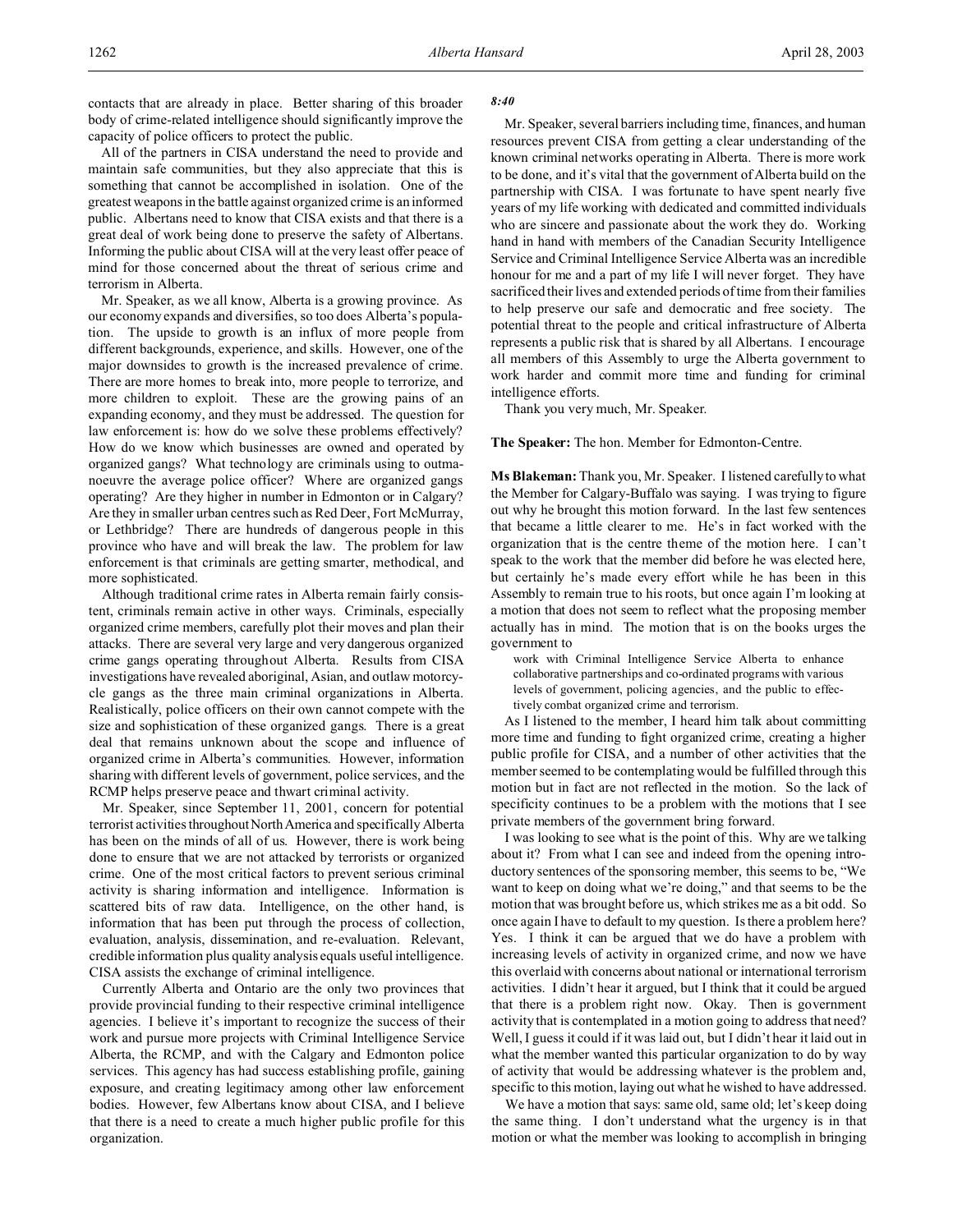that motion before this House. Just keep doing what you're doing: I think that could be put towards a number of departments, but that's not making us any safer here or making Alberta more prosperous or any number of other activities.

Let me take a different tack on this. If we're really looking to address the issues particularly around youth recruitment into organized crime, into gangs in other words, then I think there's a fair amount of stock, of proof that's out there, studies that have been done, statistics that show for younger people particularly that the threat of more punishment does not work. It does not stop youth organized crime, youth gang activity. They are young. They are immortal. It's not going to happen to them. So threats of additional sanctions of some kind, which perhaps might be contemplated by the wording of this motion, don't help these kids in organized crime. It doesn't reduce it. If you really want to reduce youth activity in organized crime, get them involved doing something else.

You know, we can look to our neighbours to the south, where they have had terrible problems with youth gangs, and look to dedicate resources. That's where they have found they can be effective. They provide enough activities for young people to get involved in, and they get involved in it, and that does keep them out of those organized gangs. That is the best solution that they've found, and it's by no means perfect either. If what's being contemplated here is less youth involvement in crime, then this motion is not addressing where that needs to go.

My second issue around counterintelligence and policing and organized crime and terrorism is the ability to measure this. Recently I've been in the position to question the Solicitor General in Public Accounts and then again two weeks ago in the budget debates, and every time we come around to this issue of counterintelligence, of gangs, of organized crime, and of terrorism, the Solicitor General is regrettably unable to give me any information because, well, it's secret. They are specialized units. She can't tell us what's being planned. She can't tell us what's being measured. She can't tell us if it's successful or nonsuccessful because that would be giving it all away. But at a certain point on behalf of Albertans you've got to say: how are you measuring this? Otherwise, what are you spending money for? How do you know what you're actually getting if you have no way of measuring it because it's all secret and behind closed doors? How do we assure Albertans that they are in fact getting value for the money that they're spending on whatever these activities are?

I'll take my place and listen to other members who hopefully will be able to support the proposing member and elucidate on what exactly is being contemplated aside from "Let's keep doing the same thing we've been doing," which is what this motion says. I know that my colleague for Edmonton-Ellerslie has some additional information that she would like to bring up, and as well she's got more experience with youth crime in her area, that I'm sure she wants to talk about in connection with this particular motion.

Thank you for the opportunity, Mr. Speaker.

**The Speaker:** The hon. Member for Olds-Didsbury-Three Hills.

**Mr. Marz:** Thank you, Mr. Speaker. I'm pleased to rise and speak on Motion 508 this evening. I'd like to begin by thanking the hon. Member for Calgary-Buffalo for bringing forward this motion and for his continued efforts to see increased support for Criminal Intelligence Service Alberta, which works to make Alberta a safer and more secure place to live.

For members who do not know, Criminal Intelligence Service Alberta, or CISA, is an organization that exists to facilitate the exchange of criminal intelligence between intelligence units and enforcement units. Motion 508 serves to highlight the important work that they do and encourage the government to continue to provide support. CISA exists as a centre of excellence to support the efforts of law enforcement and government in the battle against organized crime. CISA is also responsible for implementing the Alberta government's provincial strategy for organized crime and serious crime. To accomplish this, CISA has identified four main areas of focus: intelligence sharing, strategic analysis, operational support, and training. This motion proposes that the Alberta government increase its support of CISA so it can continue to be an aggressive force in the fight against organized crime.

Mr. Speaker, based on what we know right now, there's a lot of work to be done in the fight against criminal networks. The main organized crime groups that CISA focuses its resources on are outlaw motorcycle gangs, Asian-based gangs, aboriginal gangs, and eastern European based gangs.

Outlaw motorcycle gangs are involved in money laundering, prostitution, assaults, murder, fraud, thefts, counterfeiting, and extortion. They continue to be involved in the importing and trafficking of cocaine as well as the growing and selling of highgrade marijuana. There are three chapters of motorcycle gangs in the province, stationed in Edmonton, Calgary, and Red Deer. While these groups primarily operate within these three municipalities, their criminal activities extend throughout Alberta, from Medicine Hat in the southeast and Lethbridge in the south to Grande Prairie in the northwest and Fort McMurray in the north.

#### *8:50*

Asian-based organized crime groups are based in the urban centres of Vancouver, Calgary, Edmonton, Toronto, Montreal, but smaller cities in rural areas are increasingly being used to conduct their criminal activities. Asian gangs continue to be extensively involved in drug trafficking, extortion, prostitution, home invasions, illegal migrant smuggling, kidnapping, illegal gambling, and money laundering. Asian organized crime groups associate with youth and street gangs from mixed ethnic backgrounds and use these groups as sources of labour and recruits and as an insulation to shield their senior members from the attention of rival gangs and law enforcement agencies.

Enforcementagencies have identified nine aboriginal-based gangs or criminal organizations. While some of the recruitment of gangs has occurred in various areas of Alberta, considerable recruitment of gang members has occurred within provincial and federal corrections facilities. Once these individuals are released back into society, they continue to recruit in their local communities. The primary illegal activitiesof aboriginal gangs have been drug trafficking, prostitution, and the sale of black-market cigarettes.

The fourth group, Mr. Speaker, is eastern European gangs. Since the breakup of the former Soviet Union eastern European organized crime groups have increasingly moved into North American cities. Calgary and Edmonton are no exception, and they are home to some of these groups, who use very sophisticated technologies. Eastern European organized crime groups specialize in diamond smuggling, drug trafficking, fraud, extortion, prostitution, and money laundering. It's clear to see that organized crime is not just a big-city problem. It's a problem that faces small- and medium-sized communities as well, and without continued support for institutions like CISA, the grasp of organized crime will only increase and tighten.

Between April of 1999 and March of 2002 the CISA executive committee approved a total of 15 joint forces operations targeting a variety of organized crime groups. Nine of the 15 have been completed. These multiagency investigations have all utilized a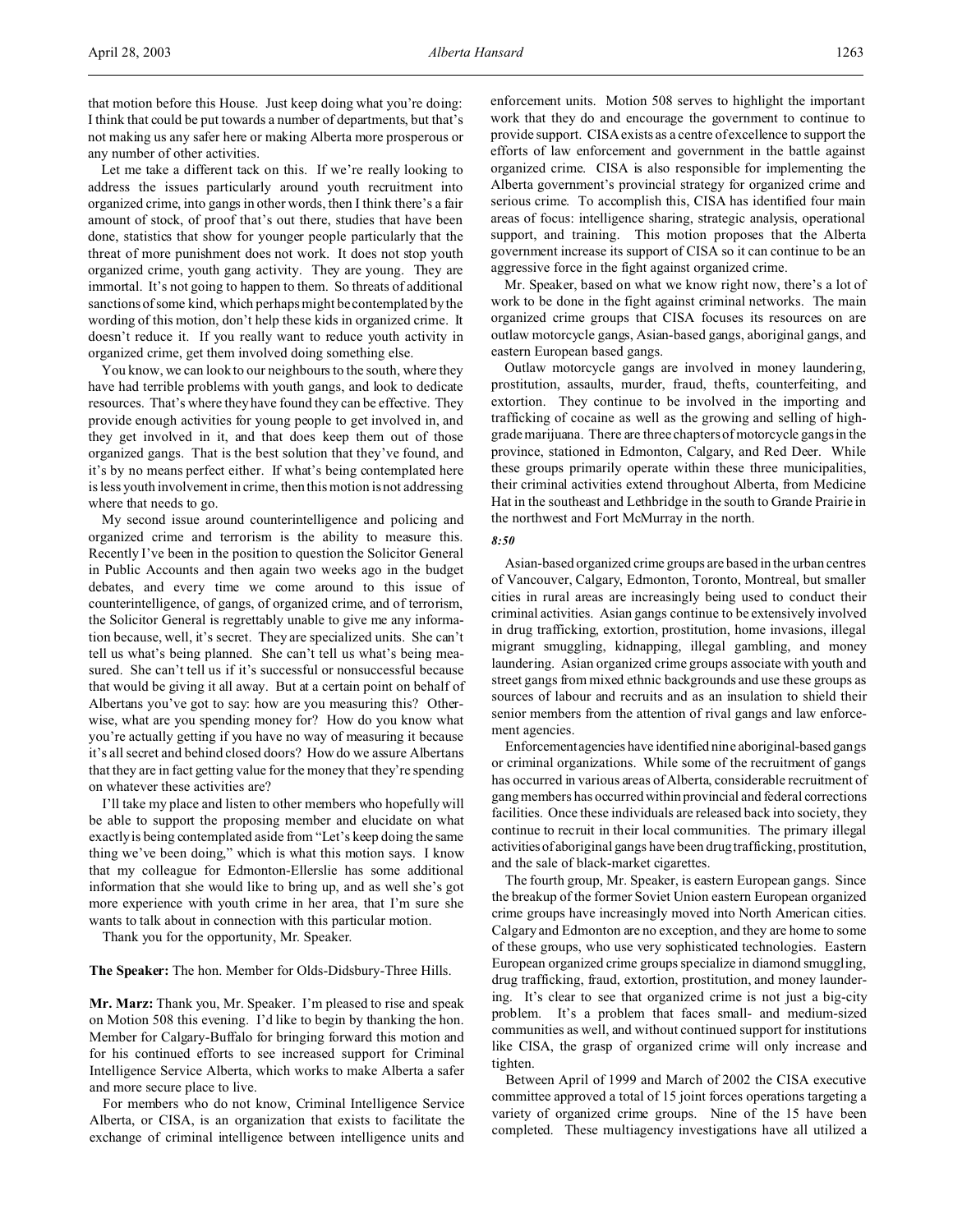diverse approach with the ultimate goal of dismantling the groups that were targeted. Two of the most successful operations are Project Kachou and Operation Pitbull. Operation Pitbull in late '99 resulted in 19 suspected gang members charged with 58 criminal offences. As a result, an aboriginal gang in the southern part of the province no longer appears to be structured or criminally active.

Project Kachou was a yearlong investigation conducted by the RCMP and the Edmonton police into alleged illegal activities of an Asian-based organized crime group operating right here out of Edmonton. In excess of 60 accused were subsequently arrested and charged for a variety of drug trafficking and criminal offences. Approximately \$1.7 million in alleged illegal proceeds of crime have been restrained, of which \$225,000 has been forfeited to the Crown. Significant quantities of illegal drugs have also been seized. To date 18 accused have pled guilty to a variety of offences, receiving sentences ranging from fines to five years in jail. Three of these accused have since been deported from Canada. Two different groups of accused, eight in one group and 18 in the second group, are proceeding through the court process right now.

Overall, the nine completed operations have produced impressive enforcement results which include criminal charges against 203 key figures operating within criminal organizations. Of those charged, 37 have already been convicted, receiving sentences ranging from fines to seven years in prison. Approximately \$4 million in street value of illegal drugs have been seized during the course of these operations. Numerous handguns, rifles, and automatic weaponshave also been seized and forfeited. Also, approximately \$3,600,000 in alleged illegal proceeds of crime have been restrained, with over \$500,000 already being forfeited to the Crown.

Organized crime is a problem that continues to plague societies around the world. There's no solution to defeating organized crime other than well-trained, well-funded, and well-informed enforcement agencies. Criminal Intelligence Service Alberta is vital in the fight against organized crime, and I strongly urge the government to continue to work with and support CISA and increase funding to this impressive institution so Alberta's communities can remain safe and secure.

Thank you.

**The Speaker:** The hon. Member for Edmonton-Ellerslie.

**Ms Carlson:** Thank you. I have read this motion intently and listened to the two speakers and can't understand why we have a motion. It isn't actually the proper use of this legislative time. What I heard members say was that they want to see more or at least continuing support for Criminal Intelligence Service Alberta, and everybody in this Assembly would agree with that, Mr. Speaker, but motions are more properly used to urge the government to take some kind of action. I don't see any action here being urged by this particular motion.

If the member wants to congratulate all the integrated intelligence units working together co-operatively in Alberta, then a couple of things could be done. The minister could do a ministerial statement. Each and every time they have a successful crime completion rate or somethingoutstanding happens, the members that have spoken so far could get up and give private members' statements outlining their support for this organization. Recognitions could be done at appropriate times. Those would be the proper uses of this Legislative Assembly, not a motion urging them to keep up the good work and: yes, pat, pat, pat on the back, you've done an excellent job, and we're going to continue to support you. That is not a proper use of this time.

It is true that the integrated intelligence units work hard and do a

very good job. I know this for a fact because my ex-husband worked in this particular unit for a long time with the RCMP, and I know that the integrated intelligence unit with the RCMP and the Edmonton police force has been at work for more than 30 years. My exhusband worked there as an undercover operator, covering an undercover operator, doing strategic development, focusing particularly on biker gangs, on stolen property rings, on Asian organized crime units. Yes, all of these things are happening in this province. Yes, they are flourishing in this province. Yes, all of these police services could use way more resources to combat this. But there is existing wonderful co-operation. They send in undercover operators from different jurisdictions all the time. They have joint meetings and studies and training sessions and shared information all the time. Unless this member is seriously urging the government to give them more resources, then this motion is a waste of time from this perspective.

Also, knowing what I know about these organizations and how they work, they don't want specifics of their cases broadcast everywhere. Do they want people to know that we have a very effective organized crime unit here in this province? Yes. And we do, and you've said that, and say it again as many times as you want to in a recognition or a private member's statement, but save motions to do what they were meant to do, and that is to urge the government to action in some course and not waste the Assembly's time in this particular fashion.

**The Speaker:** The hon. Member for Drayton Valley-Calmar.

**Rev. Abbott:** Good evening, Mr. Speaker, and thank you. I'm very pleased to be here tonight to speak in favour of Motion 508. I'd like to begin my remarks by commending my friend the hon. Member for Calgary-Buffalo for introducing this motion. We live in a time of increasing uncertainty, where organized crime and terrorism pose real threats to safety, security, and our collective well-being as a society.

**The Speaker:** I hesitate to interrupt the hon. Member for Drayton Valley-Calmar, but the time limit for consideration of this matter of business is now concluded.

*9:00*head: **Private Bills** head: Second Reading

## **Bill Pr. 1 Sisters of St. Joseph of the Province of Alberta Statutes Repeal Act**

**Mr. Griffiths:** Mr. Speaker, I move second reading of Bill Pr. 1, Sisters of St. Joseph of the Province of Alberta Statutes Repeal Act.

**The Speaker:** The hon. Member for Wainwright to close debate, or should we call the question?

[Motion carried; Bill Pr. 1 read a second time]

# **Bill Pr. 2 Forest Lawn Bible College Act**

**The Speaker:** The hon. Member for Calgary-Montrose.

**Mr. Pham:** Thank you, Mr. Speaker. I now move second reading of Bill Pr. 2, Forest Lawn Bible College Act.

**The Speaker:** The hon. Member for Edmonton-Riverview.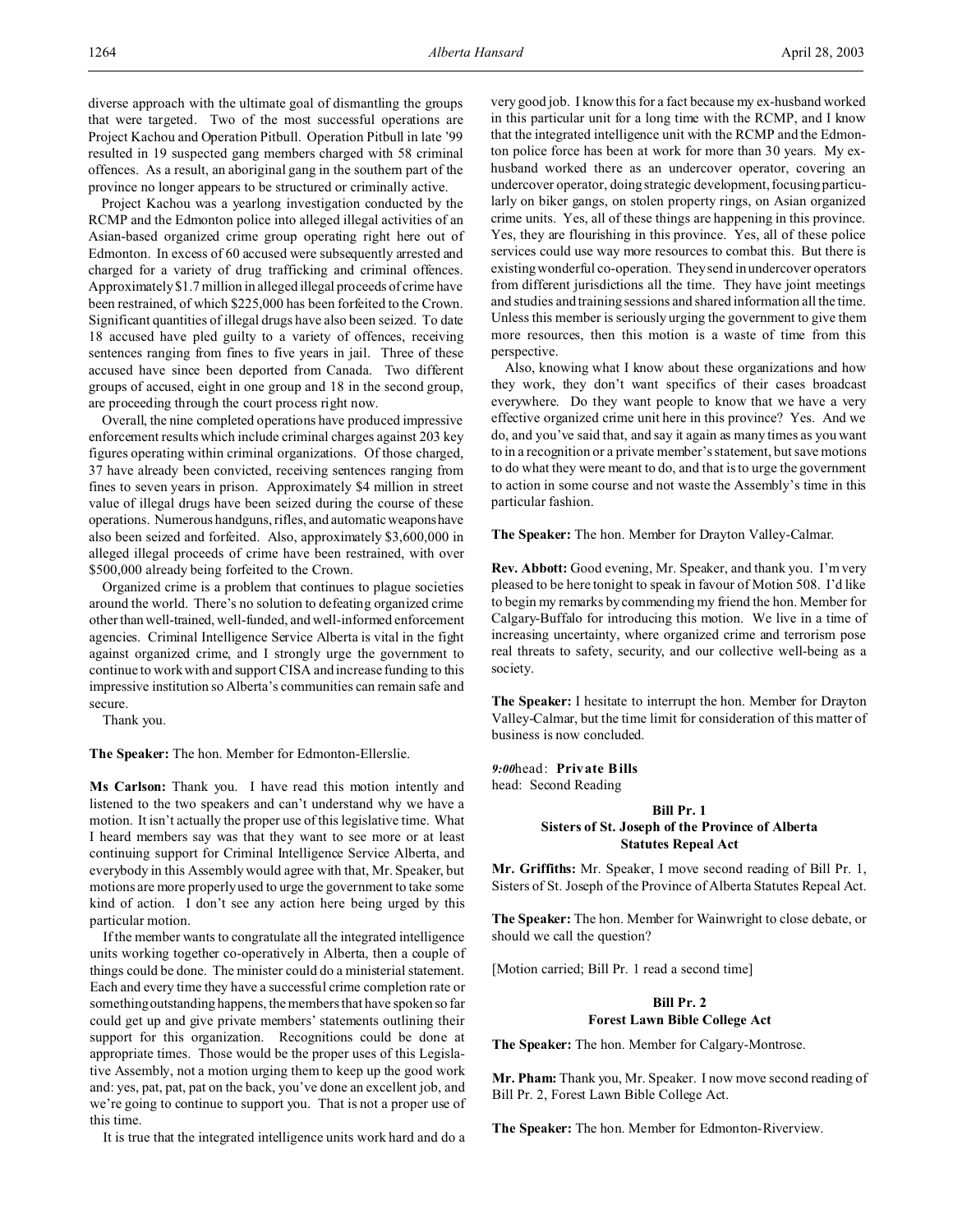There are, it seems to me, a number of open aspects to this legislation which make me concerned that we really have no grip on where this particular organization, the Forest Lawn Bible College, may go and what it may metamorphise into. I start with the very first line of the bill, which is the preamble and reads:

Whereas Forest Lawn Bible College proposes to carry on its endeavours together with other organizations who may from time to time agree to associate and co-operate with them under the name Forest Lawn Bible College . . .

That certainly gives me the impression that we're creating an umbrella organization here that may bring all kinds of other organizations under that umbrella. We just have no idea what they'll be as far as I understand this legislation.

I'm also concerned about a trend in which we create more and more institutions which grant degrees. Admittedly in this case there's only one kind of degree that will be granted, and that's a degree in divinity, but the organization that we would be creating under this act would have the capacity to provide certificates and diploma programs in education, arts, science, and other fields as the board may from time to time determine. That's enormous. That's without limit. I am very uneasy about creating an organization like this over which we would have very, very little public control, which would have the capacity to provide diplomas in education or diplomas in science. It says here:

the College has all the powers, privileges and immunities vested by law in a corporation . . . and more particularly, but without limiting the generality of the foregoing, the College may

provide these diplomas. So in my interpretation it is up to the college to determine the standards that would be required for these diplomas. I think we need to be very careful as a society to protect the integrity of the notion of a diploma and even more so of a degree and that we have taken some steps and continue to take steps in Alberta to ensure that happens. So I am also concerned about that sort of principle of this bill.

I also note that the bill, if it is passed, will allow Forest Lawn Bible College to "draw, make, accept, endorse, execute or issue promissory notes, bills of exchange and other negotiable instruments." Again, an enormous privilege that we would be granting this organization, a privilege potentially to issue any kind of negotiable instrument, which means a negotiable financial instrument. I am uneasy about that sort of legislation as well for an organization of this type. This feels like a sweeping and general and extraordinarily generous response to a very specific lobbying effort by a handful of people, some of whom are actually I believe named in the act.

I just feel that as a Legislature and as legislators we have a responsibility to be exceedingly careful in who we grant these kinds of powers to and what organizations we grant these kinds of powers to to protect the integrity of the entire education system and indeed also to protect the integrity and protect the welfare of the people who may be attending this sort of a college. There is no particular provision in here to ensure that people who might apply to this college – and they might come from anywhere in the world. It certainly has an international flavour to it. There's no provision in here to protect their interests, no sort of consumer orientation here, and I do think that at times we have a responsibility.

Canadian educational institutions have a fine reputation around the world, and we need to ensure that there aren't any opportunities for people, either through mismanagement or through other problematic initiatives, other activities, to take advantage of people who put

their trust in a Canadian organization because it's Canadian and then land here and realize: gosh; my diploma in science or my diploma in arts or my diploma in whatever field it may be really isn't going to be worth very much.

So I am uneasy to the point of personally having to oppose this bill, Mr. Speaker, for those reasons. Thank you.

**The Speaker:** The hon. Member for Calgary-West.

**Ms Kryczka:** Yes. I'm very pleased to stand and make a few comments in response to the hon. member from the other side and certainly in support of the private bill submitted by the Forest Lawn Bible College. As a member of the committee I was there and participated in the discussions, and certainly in the last meeting of the committee there was a fairly full discussion that did occur on this topic, and the recommendation of the committee was to approve the passing of this bill for second reading.

I think that the hon. member makes much ado about nothing, basically, in his comments, and I have to say that I would ascribe that to some of the comments that were made during the discussion. Of course, that's only my opinion, but I felt that the members that are setting up this Bible college – it's a very multicultural group of people – appear to be very honourable and well-intentioned. As far as I could see and understand from what they presented, their intent of establishing the Bible college is to educate and train students in spiritual matters in order that they may build a church and provide preachers or pastors – I understand that the word would be "pastor" – in the local setting, especially for older members of the multicultural community who cannot speak or understand English.

I think that to me that is a very basic need for immigrants. We welcome them to our society, and most of them have fled their motherland, where religion is suppressed, the religion that they have traditionally practised. I understand also that possibly some of these people who have been trained or educated here may return to the motherland and again try, where possible, to provide the religious teachings to people, as I say, whose religion for many years has been suppressed. As far as I'm concerned, in the area of divinity this was a really good learning experience for me. I was raised in the United Church, and in fact at one point in time I considered going into theology myself, but other aspirations beckoned.

I did not realize that with Alberta Learning you can grant degrees in divinity, and Alberta Learning does not have to approve that. Certainly also with certificates and diplomas the same applies, and we had a representative from Alberta Learning at our first meeting who certainly stressed that point. So I guess what I'm saying is: divinity is in a different category.

## *9:10*

There was some discussion around members of the Bible college who would teach, and again they were from many varied multicultural backgrounds and countries but people who have degrees, certainly postsecondary education and degrees from their country. So personally I didn't really take issue with any of their presentation. I think that the committee also decided that seeing as this same Private Bills Committee had approved a similar application in 1996, there had been a precedent set.

So basically those are all my comments that I would like to make in support of approval of this bill. Thank you.

**The Speaker:** Hon. member, Standing Order 29(2)(a) is now available. Is this what you're pursuing, hon. member?

**Ms Blakeman:** No, thank you.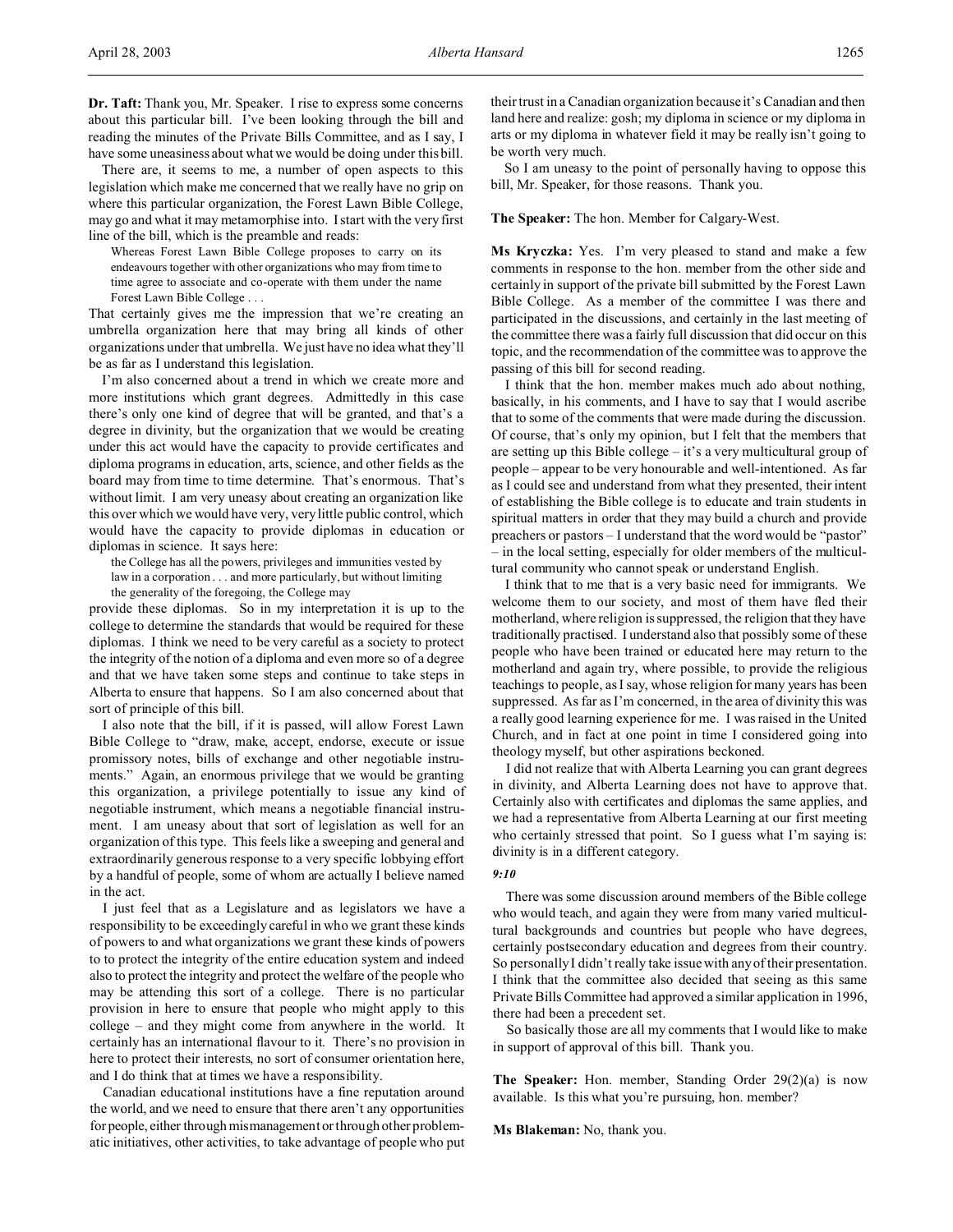**The Speaker:** No questions?

Then the hon. Member for Edmonton-Centre.

**Ms Blakeman:** Thank you very much, Mr. Speaker. I'm prompted to rise and put my concerns or hesitations on the record. Having listened to the speakers speaking in favour of this, I'm wondering if we're not confusing the issue of the practice of one's choice of religion with setting up a teaching postsecondary institution in Alberta. What's being contemplated by this private member's bill is outside of the accreditation process, which is what is making it necessary to approach it through the private members' private bills format that is available through this Assembly. If in fact this was an accredited institution and met the criteria set out by Alberta Learning, this bill would not be before us, but they are not able to meet that accreditation, and therefore they are going a different route and approaching through the private members' private bills to have this learning institution, teaching institution, set up.

Now, the only degree that they are able to grant is a divinity degree. I'm looking at the *Hansard* from the meeting of the Private Bills Committee on Tuesday, April 8, and it is explained in these minutes by the staff person.

By and large, these programs over the years have been programs that have been designed by specific religious groups to train people to teach in that particular faith, so the department has not interfered with the content, the feeling being that members of that faith are the individuals who would be best prepared to design a program of that nature.

That's the rationale for why the department doesn't require program approval for these divinity programs from these colleges.

I agree with my colleague from Edmonton-Riverview. I, too, have concerns, and I'm even more concerned when I hear that part of the rationale for supporting this is that we supported a similar bill in 1996, and I think that simply can become just self-perpetuating. There may well have been a problem with the institution that was accredited in 1996. I don't know if the Member for Calgary-West went back and investigated that. Perhaps she did, but she didn't mention that in her remarks, and therefore we're now potentially perpetuating that problem by referring back and going: well, we did it before, so now we'll have to do it again. I don't think that's a good reason for coming before this Assembly and creating an academic institution through an act of legislation. I think there are too many problems that were brought up, too many questions that were not answered where members of the committee went back and repeatedly asked the questions again and were not satisfied with the answers themselves.

You know, I have a lot of respect for the committee deciding in the end to bring forward the bill to this Assembly, but that doesn't mean that this Assembly then rubber-stamps it. If that were the case, I would not have the freedom to get up and debate it. So there is another process that these bills pass through in allowing them to be debated in this House, and I'm taking this opportunity, then, with that parliamentary process that is in fact granted to me to express my concerns about this Legislature through an act of legislation setting up a Bible college which would be granting this divinity degree plus unspecified other diploma and certificate programs. Those questions were not satisfactorily answered during the debate with them. I don't think that we need an act of legislation to practise religion freely. We don't. What's being anticipated in this is the ability to teach that.

Now, because it's not accredited, there should not be any taxpayer money involved with this institution nor should students be able to apply for a government-sponsored loan program to help subsidize any tuition that would be involved here. So any liability or risk for

the Alberta taxpayer would not be involved in this particular endeavour. Nonetheless, I think it raises some troubling questions, and I'm not at this point willing to support the creation of what's being contemplated here.

Thank you.

**The Speaker:** Standing Order 29(2)(a) is available. The hon. Member for Calgary-Montrose to close the debate.

**Mr. Pham:** Thank you, Mr. Speaker. I have listened very carefully to the three speakers. The Member for Edmonton-Riverview and the Member for Edmonton-Centre have raised some concerns about the bill. I also would like to thank the Member for Calgary-West for her comments, and I believe that some of her comments have addressed some of the questions raised by the Member for Edmonton-Riverview. However, there are still some questions I would like to address at this time. The first one is that there is a concern raised about foreign students and the fear that this Bible college somehow will attract foreign students and will give them a bad deal for their money. I would like to let those members know that for a foreign student to obtain a student visa to come to Canada to study, they have to register in an accredited program in an accredited institution. Because this is not an accredited institution, students, for instance, who want to go to this Bible college will not be able to obtain a student visa. That's number one.

Secondly, as a long tradition of the House we have the Private Bills Committee where members with concerns can bring their concerns. I remind the members that is an all-party committee. This committee has reviewed this bill extensively, and I urge the members opposite to go back and review the *Hansard* of those meetings.

Another question that was raised by the member opposite. I sponsored a similar bill in 1996, the Evangel Bible College Act, and there was some reference made to it as to there may be some problems with that college. That college is right inside my riding. It's still functioning very well today, and there have been no problems at all. The content of this bill is almost exactly like the other bill, word for word. So all I can say is that up to now the college that had the bill passed in 1996 has functioned very well.

#### *9:20*

There will be an amendment proposed at the Committee of the Whole stage that may address some of the concerns brought forward by the members opposite. Basically, that amendment will narrow the scope of the field that the Bible college may be able to grant degrees in.

With that, Mr. Speaker, I close debate on Bill Pr. 2 and ask for the question to be called.

[Motion carried; Bill Pr. 2 read a second time]

### head: **Public Bills and Orders Other than**

Government Bills and Orders head: Committee of the Whole

[Mr. Tannas in the chair]

**The Chair:** Committee of the Whole is called to order.

# **Bill Pr. 1 Sisters of St. Joseph of the Province of Alberta Statutes Repeal Act**

**The Chair:** Are there any comments, questions, or amendments to be offered with respect to this bill? The hon. Member for Wainwright.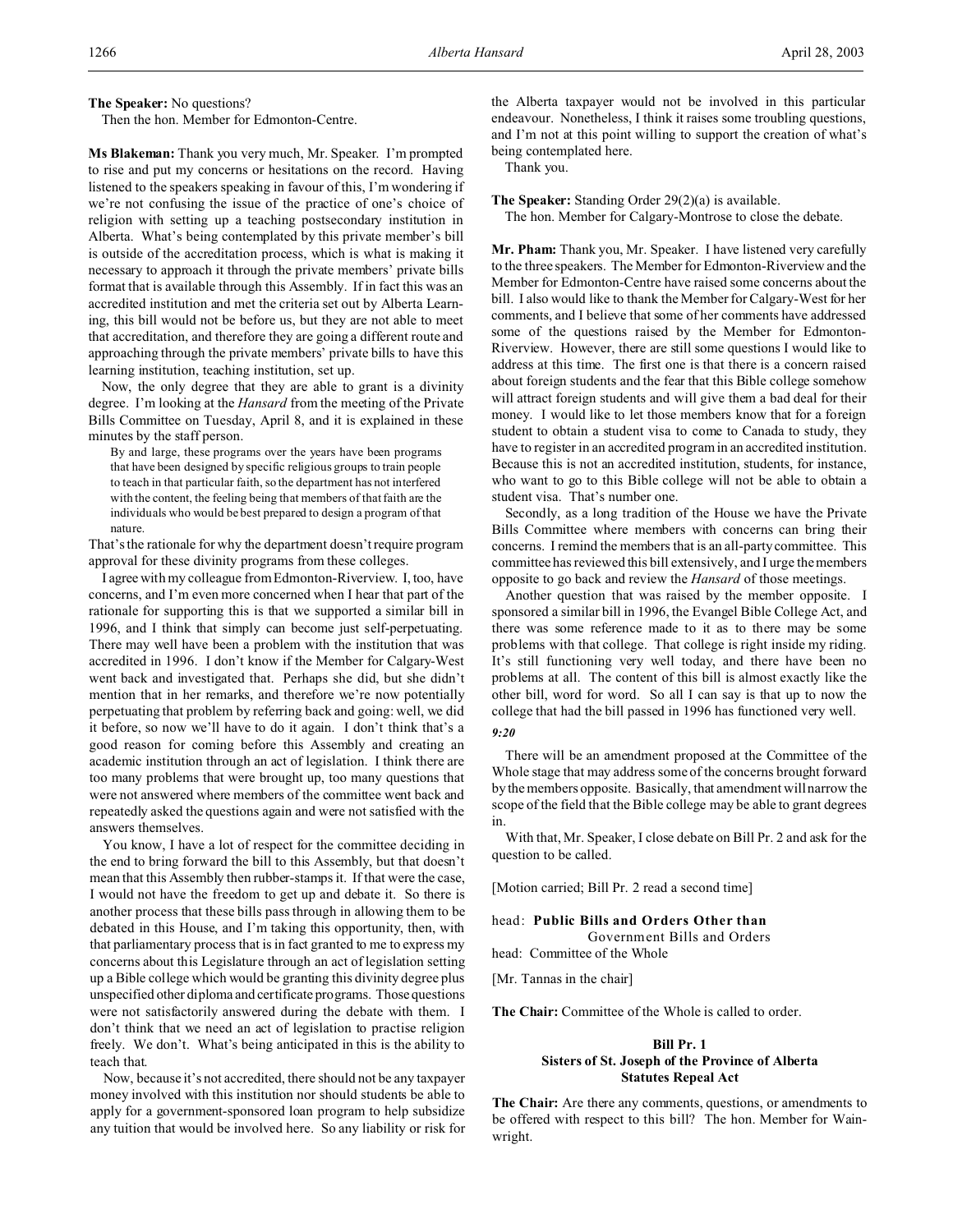**Mr. Griffiths:** I move that the question be put.

**The Chair:** That's okay. If there are no people wishing, then to the question.

[Title and preamble agreed to]

[The clauses of Bill Pr. 1 agreed to]

**The Chair:** Shall the bill be reported? Are you agreed?

**Hon. Members:** Agreed.

**The Chair:** Opposed? Carried.

## **Bill Pr. 2 Forest Lawn Bible College Act**

**The Chair:** Are there any comments, questions, or amendments to be offered with respect to this bill? The hon. Member for Calgary-Montrose.

**Mr. Pham:** Thank you, Mr. Chairman. I move that Bill Pr. 2 be amended as follows: section 3(a) is amended by striking out "in such fields as the Board may from time to time determine" and substituting "in the fields outlined in section  $5(1)(a)$ " and would ask the pages to now circulate the amendment.

**The Chair:** We'll call this amendment A1. Hon. member, if you'd just pause for a moment, we will hopefully get these distributed throughout the Chamber.

Okay. Hon. Member for Calgary-Montrose, having moved, would you like to explain further anything on amendment A1?

**Mr. Pham:** This is a very simple amendment, Mr. Chairman. All it does is try to narrow down the field that the college may be able to grant degrees in, and this amendment is recommended by staff from Alberta Learning.

**The Chair:** Any comments with regard to amendment A1?

[Motion on amendment A1 carried]

**The Chair:** Further comments or questions with respect to the contents of the bill?

[Title and preamble agreed to]

[The clauses of Bill Pr. 2 as amended agreed to]

**The Chair:** Shall the bill be reported? Are you agreed?

**Hon. Members:** Agreed.

**The Chair:** Opposed? Carried. The hon. Deputy Government House Leader.

**Mr. Zwozdesky:** Thank you, Mr. Chairman. I would now move that the committee rise and report bills Pr. 1 and Pr. 2.

[Motion carried]

[The Deputy Speaker in the chair]

**Mr. Johnson:** Mr. Speaker, the Committee of the Whole has had under consideration certain bills. The committee reports the following: Bill Pr. 1. The committee reports the following with some amendments: Bill Pr. 2. I wish to table copies of all amendments considered by the Committee of the Whole on this date for the official records of the Assembly.

**The Deputy Speaker:** All those who concur in this report, please say aye.

**Some Hon. Members:** Aye.

**The Deputy Speaker:** Those opposed, please say no.

**Some Hon. Members:** No.

**The Deputy Speaker:** The motion is carried.

head: **Government Bills and Orders** head: Second Reading

# **Bill 33 Insurance Amendment Act, 2003**

**The Deputy Speaker:** The hon. Member for Drayton Valley-Calmar.

**Rev. Abbott:** Thank you, Mr. Speaker. It's a pleasure to rise this evening and move second reading of Bill 33, the Insurance Amendment Act, 2003.

The proposed bill contains two amendments to the Insurance Act that will ensure that awards resulting from an automobile accident return an individual to the same financial position they existed in before the accident occurred. These amendments are, one, to eliminate the potential for double-dipping, or recovering compensation for the same expenses from more than one insurer and, two, to ensure that income replacement awards are based on an individual's net versus gross pay.

Mr. Speaker, these amendments are the result of the government hearing the concerns that have been expressed by the public regarding the current state of our automobile insurance system. We've all had letters and calls from shocked constituents when they open their latest insurance bills. In the past year premiums have increased significantly. Many Albertanshave had difficulties finding insurance that fits within their budgets, and because automobile insurance is mandatory, they have voiced their dissatisfaction to the government. In many cases premium rates have increased on average by almost 15 percent since 2001. During 2002 figures from the Alberta Automobile Insurance Board show that five insurance companies obtained approval for premium increases that range from 15 percent to just over 31 percent. That's five out of approximately 70 companies, Mr. Speaker. Indications are that these increases will continue in the coming year.

*9:30*

In responding to this public issue, Alberta Finance identified a review of our automobile insurance system in its 2003-2006 business plan. The amendments in Bill 33 constitute the completion of the first step of this review. The amendments are not a panacea intended to address all the issues that exist in Alberta with automobile insurance. However, they are an attempt to respond with some immediacy with solutions to two pressing issues, which could assist in helping to stabilize premiums. Later this year Alberta Finance will conduct a more comprehensive review of the automobile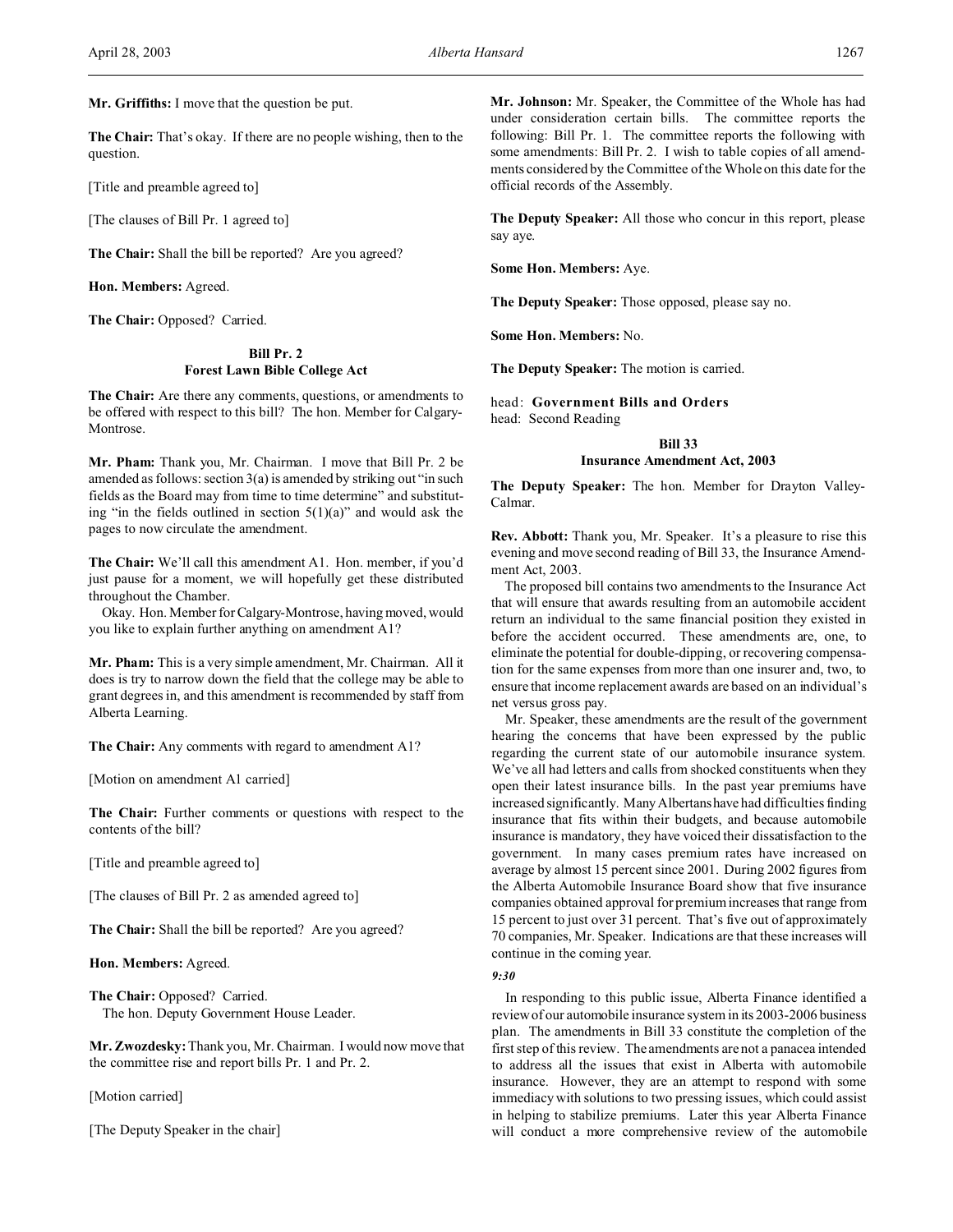insurance system to identify long-term solutions. Our plan is completion of the review this calendar year and government consideration next spring.

Mr. Speaker, a point that needs to be made is that the issues that Alberta motorists are facing with rising automobile insurance premiums are not unique to our province. Provinces across this country are experiencing the same public pressures that result from rising premiums. We are talking to these provinces and sharing information. We have learned from their experiences as well. The two amendments that are contained in this bill have already been adopted and implemented in New Brunswick and Ontario. Recently New Brunswick announced further amendments to its Insurance Act that go far beyond what is being proposed by Bill 33. For example, New Brunswick is proposing to define soft-tissue injury, to cap pain and suffering awards for soft-tissue injuries and minor personal injuries, to require insurers to obtain government approval for rate increases in excess of 3 percent, and, finally, to prohibit insurers from refusing to insure due to age, age of the vehicle, past no-fault accident history, lapse in coverage, or past cancellation or nonrenewal of a policy. Now Alberta insurers are already required to file rate increases for approval with the Automobile Insurance Board. This has been the practice since 1972, when insurance became compulsory in Alberta.

Mr. Speaker, I'd like to take some time to talk in a little more detail about the proposed amendments in this bill. First, I would like to talk about the amendment that bases financial compensation on an individual's net versus gross income. As it presently stands today, the loss-of-income claim is based on a person's gross pay, and the end result is that that individual takes home more money than they did prior to the accident. For example, an individual earning \$5,800 a month takes home about \$4,113 after deductions of almost \$1,600 for income tax, CPP, and EI premiums. Under the current system if an individual were injured in an automobile accident, the court would award gross pay, which in this case would be \$5,800. No deductions would be taken off.

Mr. Speaker, the principle that is being applied to the amendments in this bill is that an individual that is injured in an automobile accident should be returned to the same financial position as before the collision occurred, nothing more and nothing less. Bill 33 proposes that income replacement awards be reduced by the same amounts that would have been taken off an individual's gross pay before they were injured, making them eligible now for the \$4,113 instead of \$5,800, as is the case in our current awards practice.

As I mentioned earlier, the second amendment deals with eliminating the potential for double-dipping for the same expenses from more than one insurer. Currently a person injured in an auto accident may receive double payment for medical rehabilitation and income replacement benefits. A person may receive these benefits from their employee benefit plan or private insurance, and they can collect the same amount of these benefits from the auto insurer of the person who caused the accident. In these instances claimants find themselves in a more favourable financial position in comparison to the position they were in before the accident occurred. For example again, an individual injured in an automobile accident may have a claim for, let's say, \$5,000 in lost wages. If this person has private disability insurance, they can apply to that disability plan for income replacement. Typically, this is equivalent to 66 percent of their lost wages. The claimant, for the purposes of this example, would receive, then, \$3,000 from their private insurer. Now, when they settle their injury claim, they would also then receive an additional \$5,000 in compensation for lost wages from the automobile insurer. In total, the individual would recover \$8,000; in other words, a full \$3,000 more than the amount of their real wage loss. Bill 33

addresses this situation of overcompensation by requiring the automobile insurer to only pay the injured party \$2,000 or, in other words, the amount that remains uncompensated from the \$5,000 in their real lost wages.

Mr. Speaker, I would also like to state that nothing in these amendments affects the right of subrogation. Currently insurance companies have subrogation rights for the payments made to their clients. If a wrongdoer caused the accident, the insurer providing the benefit has the right to collect from the wrongdoer. Those rights remain under this bill. The amendments relating to collateral benefits also ensure that where a collateral benefit is payable net of tax, the award will not be taxed a second time. Again, the principle that is being applied here is simple and straightforward, and at the risk of repeating myself, that principle is that an individual that is injured in an automobile accident should be returned to the same financial position as before the collision occurred; nothing more, nothing less.

During the consultation process done by Alberta Finance with industry stakeholders last December, concerns were raised that these proposed amendments will result in unfair treatment or will disadvantage individuals whose income fluctuates on a year-to-year basis, such as for self-employed individuals, farmers, or business owners. Mr. Speaker, this is simply not the case. The bill does not affect how loss-of-income claims are settled. Income compensation will be evaluated in the same manner after this bill as it is currently evaluated today. Whether an individual is self-employed, a farmer, or an employee of an organization, the determination of the appropriate compensation will not change. However, once the compensation has been determined, it will be adjusted so that it is paid on a net income basis rather than a gross income basis. The only difference that this bill will make to this process will be that income replacement awards will now be awarded on net versus gross pay. Also, if that individual has received income replacement or payments for medical and rehabilitation expenses prior to the resolution of their claim against an automobile insurer, these payments will be deducted from their settlement.

While I acknowledge that the two amendments proposed in this bill do not solve all the issues in the automobile insurance system, they are an important first step. If adopted, they will bring Alberta in line with other jurisdictions that are facing similar problems and have moved forward with similar amendments. These amendments also allow the government the opportunity to move to engage insurance industry stakeholders in a more comprehensive discussion on long-term solutions that will help bring long-term stability to insurance premiums for all Albertans.

Thank you, Mr. Speaker.

**Ms Blakeman:** Yeah, those poor insurance companies standing on those cold street corners, clutching about them their tattered rags, their little noses running from the cold, and their cheeks gaunt from the lack of nutrition that they'd had. My goodness, I feel so bad about those insurance companies.

**Mr. McClelland:** Those poor injury lawyers.

**Ms Blakeman:** Those poor injury lawyers. Yeah, this is going to be a fun debate; I can tell.

I am struggling to work up a great amount of sympathy for those undernourished Prudentials and Sun Lifes and Great-Wests and Manulifes, as I say, shivering in the cold on the corner from the lack of profits because their stock market holdings have not been great. So now they don't want to pay out insurance premiums to people. My question is: who benefits from this bill? Not Albertans, that's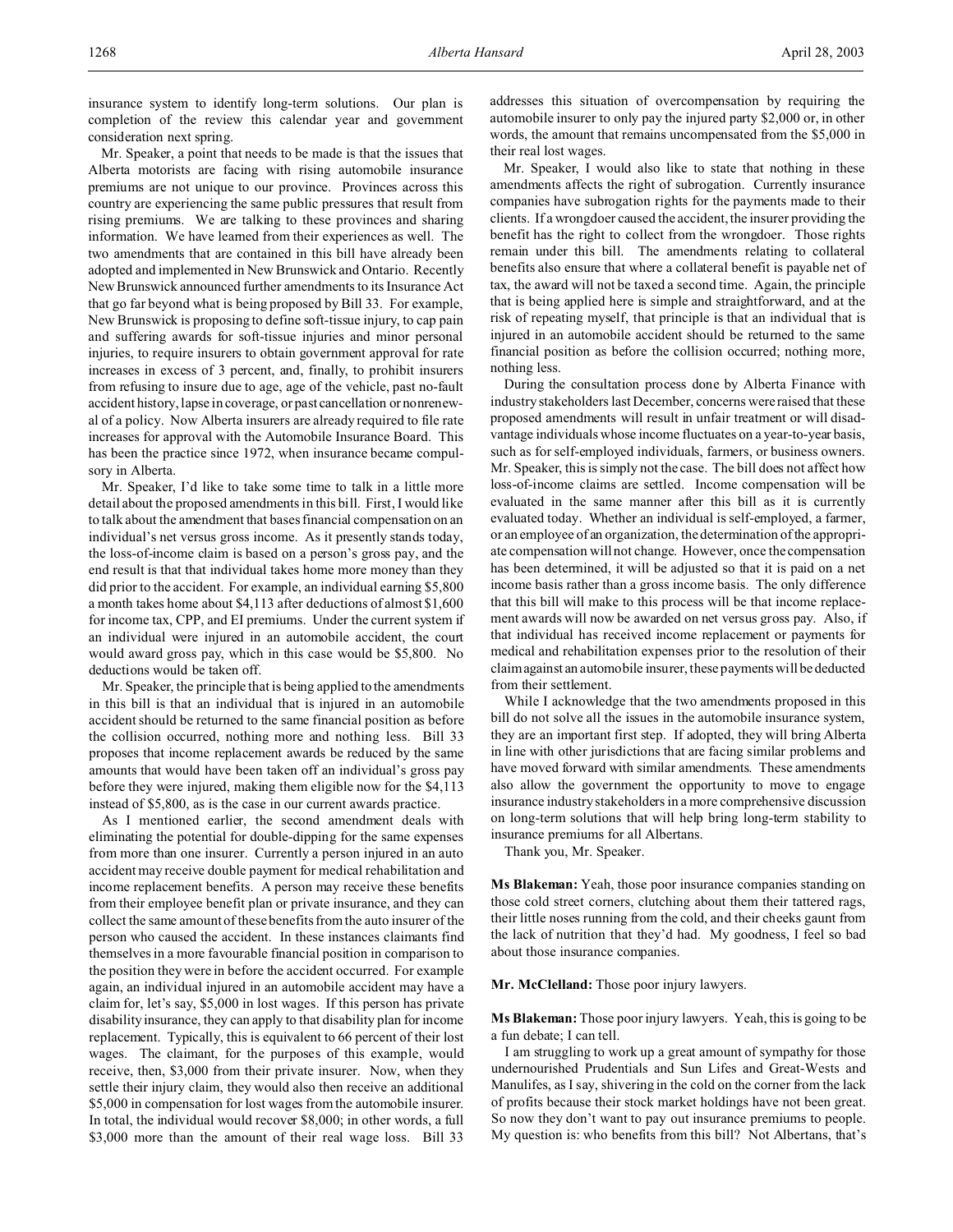for sure. Who benefits? These huge insurance companies. I'm supposed to feel sorry for Prudential and Great-West and Sun Life and Manulife and Peace Hills and whoever heck else? These are monumentally large companies that make stupendous profits and don't want to pay them out.

That's what insurance is. You're betting against an insurance company on who will be right and that if you're wrong, somehow you will get compensation, and they're betting that they'll be right. That's what the actuarial tables are about. Who usually wins here? The insurance companies. That's why they're so big. That's why they're so rich. So try as I might, I can't ring out even one tiny little tear of sadness for these poor, downtrodden, starving, tattered, multinational insurance companies. Give me a break.

#### *9:40*

Who benefits here? This is the third suggested motion or parliamentary process I've seen brought forward here tonight in which Albertans are not the primary beneficiary of what's being proposed. I think we should all look at what kind of work we're doing in this Assembly on behalf of regular Albertans, because this is about making the insurance companies happy. I'm wondering: were the insurance companies one of the Wednesday night sponsors within the last couple of months? That sure is what it looks like to me.

Now, I will say that I don't have that much trouble with the section that says: income tax will be reduced; Canada pension plan will be reduced. And if in fact employment insurance would honour a premium that was paid under such a scheme and would allow someone to collect further down the line when this was money that was not actually income from work but revenue from another source – and I think there's an argument to be made there that EI would not allow the person to later collect EI benefits, even though the payment was made. Nonetheless, I can accept the argument that that's reasonable, that if someone is given an award, those deductions should be taken off.

Where I cannot and will not accept what is being proposed by members of government is the idea that if someone has paid one, two, three, or four insurance premiums – I don't care how many they had, frankly – if they have paid the insurance premiums on all of them, they should be able to collect on all of them. They've paid it. They should be able to collect. The government is now in the business, this government who doesn't want to be in the business of interfering with people's lives – well, the only lives they seem to be willing to interfere with is plain old Albertans', those that want to have more than one premium for whatever reason, and the government now wants to say: no, you can't have that.

Well, there are darn good reasons why people have more than one set of premiums, and I'll give you a couple of examples. Those people that work in the arts, for example, need to carry their own disability and life insurance. It's hard to get as an artist, and if you can manage to get it when you're young, which is the time to get it, and you're locked into your standard payments every five years – you pay the same amount for five years; then they're going to up it a little bit – you don't want to drop that premium. If for some reason you did get employed by someone else who said, "All our employees are covered by so-and-so insurance plan and you all must pay this and we'll pay half the premium, but you must take it, no choice," well, that artist would not be a wise person if they dropped the initial insurance that they'd been carrying, because after they leave this job that's insisting they take a second insurance, they won't be able to get the premium back at the first rate that they were paying. So they're better off to keep paying that. Now, there's a situation where you've got someone with not a lot of resources that's now having to

pay those two insurances to make sure that the one is there for them at the end and the employer saying, "You must pay this insurance premium," whether they like it or not.

This government would now say: "You don't get to collect on those. Even though you're in a position where you must pay for both of them, we're going to determine that you can't collect on both of them." Well, why not? What kind of consumer protection is this?

#### **Dr. Taft:** It's corporate protection.

**Ms Blakeman:** Well, yeah. It's not consumer protection; it's corporate protection.

I remember there was a very well chosen phrase called corporate welfare. We now have a different version of corporate welfare here, and it's coming through the insurance industry. We won't protect the individuals who wish to have a benefit plan to protect themselves. No, no, no. We're going to protect – can you believe this? – multinational insurance companies. Oh, those poor starving insurance companies. They invested in the stock market and have lost some money in it, so now they're going to hike up their insurance premiums. Quick, everybody rush around and try to help the insurance companies. This is outrageous. It does not benefit average Albertans. It doesn't. It only benefits those insurance companies. So who is the government really concerned about here?

We have not only self-employed people like actors, for example. Farmers would be another one. I suppose there could be fisher people in Alberta, seasonal workers, part-time workers, contractors, self-employed. All of those people may well be in the same position that I just described to you. Consultants is another one. This government has been very keen on letting go a lot of their employees over the years and then hiring them back as a consultant, for which they're paid a flat rate. Well, that consultant would be in the position where they'd have to be carrying their own insurance now and may well be told: sorry; you're not going to be able to collect on it because we the government are more concerned about an insurance company than we are about you, an Albertan.

Now, I listened, and I hope that the member is going to clarify this. I thought that he said in the beginning that insurance rates were rising and that five out of 70 companies had raised their rates, so, oh, my gosh, we'd better bring this bill in. I cannot believe that. I'm going to ask that member to come back and answer me now or through another one of his colleagues as to whether he's basing this whole bill on five out of 70 insurance companies raising their rates by whatever he said, between 15 and 30 percent.

**Mr. Zwozdesky:** Mr. Speaker, I'd like to rise on a point of order, if I may.

## **Point of Order Relevance**

**Mr. Zwozdesky:** *Beauchesne* 459 on relevance. My recollection of the bill before us is that it deals with car and motor vehicle insurance, and while I'm sure that there are some compelling arguments that the hon. member speaking has about life insurance and other related insurance mechanisms, perhaps we could zero in on specifically what this bill is about.

**The Deputy Speaker:** The hon. member on the point of order.

**Ms Blakeman:** Yeah. It's exactly about that because in subsection (4) it talks about out of province no-fault insurers and other insurers, CPP disability pensions, WCB, et cetera. So all of those issues that I was talking about are encapsulated in those phrases, which I took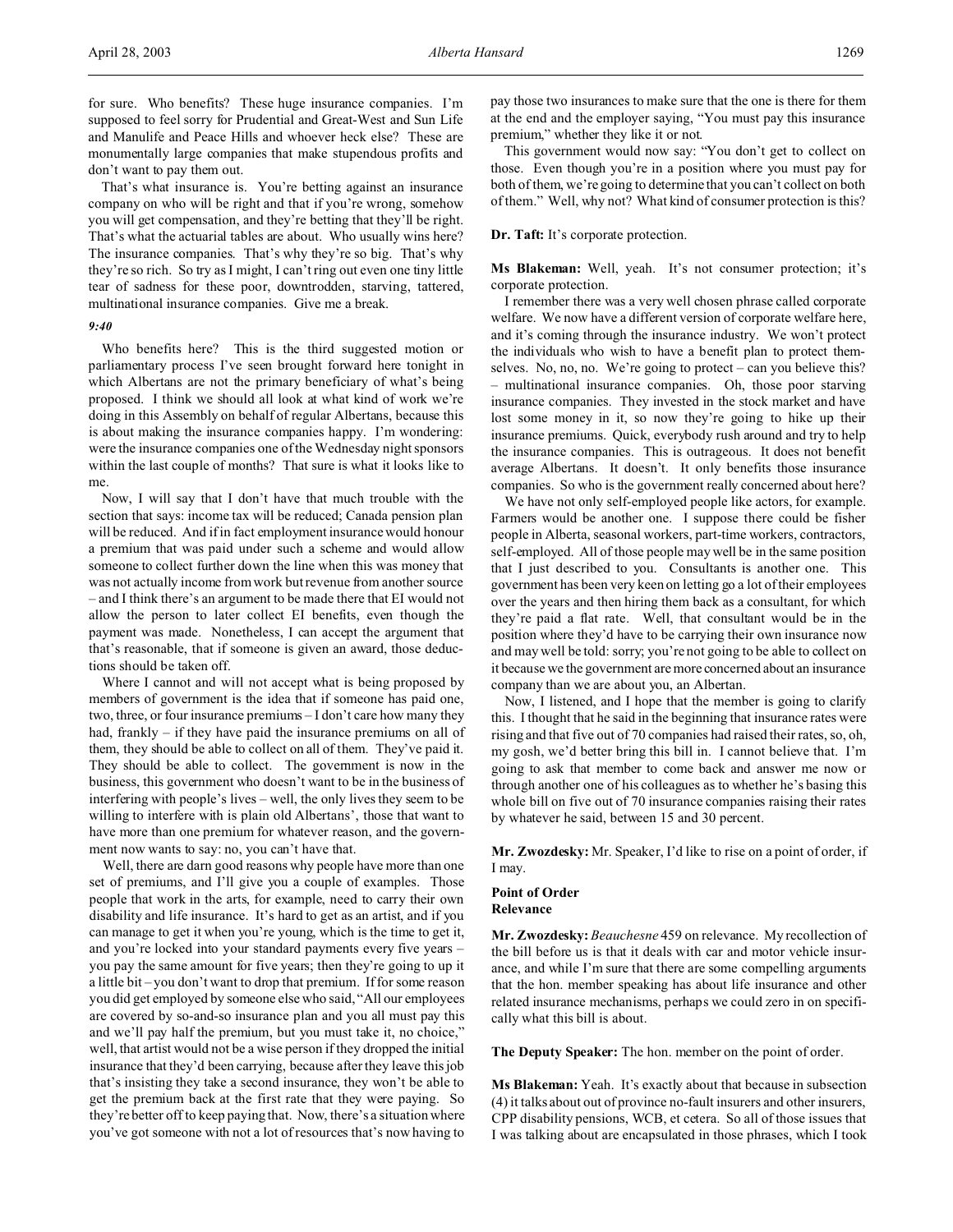in fact directly out of the legislation. So if anything I'm even more on point than I thought I was.

# **Mr. McClelland:** Even more?

**Ms Blakeman:** Even more on point than I thought I was. Would the Speaker like to rule on the point of order?

**The Deputy Speaker:** Well, it occurs to the Speaker in trying to read it – and the chair cannot be intimately knowledgeable on each and every bill that comes before it – that the bill deals with accident claims and awards under them, and presumably in life insurance the only accident is death itself, so one would wonder about that.

In terms of relevance, that would be something for in part the hon. proposer of the bill to determine, whether or not all of the comments are relevant given that you think they are not. It would seem to me that it is about car insurance, motor vehicle insurance, and not about life insurance.

## **Debate Continued**

**Ms Blakeman:** Mr. Speaker, sorry. If I've said life insurance, then I agree that I should be chastised for misleading people. I was really talking about disability insurance, which certainly would come into play if we were talking about car accidents and someone being injured, being off work, the kind of insurance that people carry, which is income replacement, that kind of insurance. So I'm sorry.

In the particular policy that I have, the life insurance and the disability are part of the same policy, so that's how I approach it. I've just done the same thing that I've accused the members opposite of doing, which is putting their own circumstances onto everyone else. So I'll certainly agree to be guilty on that point. Nonetheless, I will not take back one word that I have said. Well, the life insurance stuff I'll take back. But this thing about these poor insurance companies – I mean, please, Mr. Speaker.

### *9:50*

My underlying concern about what's being proposed here is: who does this bill benefit? Not citizens, not the people that we're elected to be here to look after. I'm not elected to look after the interests of the insurance companies. I'm elected to look after the interests of the people that live in Edmonton-Centre, and those are my concerns. If they have this kind of  $-$  now, be careful here, Laurie  $-$  work replacement insurance and disability insurance and are in a car accident or something where this particular bill would come into play, I want to make sure that my constituents and the people of Alberta are going to come out ahead here. If it's going to be a race between insurance companies and the people of Alberta, it's the people of Alberta that I'm more concerned about. So there's a question about who benefits, and I think it's not Albertans.

There's a question about consumer protection. If you pay for more than one policy, then you should be able to collect on more than one policy. If the government is going to start determining what policies people can buy and what they can't buy, then we're into a whole other ball game here, and this is a whole other discussion with a much larger bill that needs to be brought in in which the government is going to start telling people exactly what kind of insurance they may or may not buy, which seems to be what's happening.

### **Mr. Mason:** Like in Albania.

**Ms Blakeman:** I'll let you go there.

I reiterate that I think it's important that people who draw a salary

that goes into their bank account by direct deposit every two weeks should be very careful when they start passing legislation that is going to affect Albertans who work under very different circumstances – those who are self-employed, who are contractors, who are part-time workers, who are seasonal workers – who for a number of reasons may have to have other policies that they keep up in order to have at least one policy that they can fall back on and may be required at other times to be paying for all or part of another policy given an employer's wishes. So there's good reason why people may have more than one policy at a time that they would be drawing on in the event of a car accident or something else that's anticipated by this legislation.

I've gone at this debate with as much levity as I can muster given my absolute sense of outrage at what this government is attempting to perpetrate upon the citizens of Alberta. I think it is unforgivable what is being contemplated here and demonstrates an attitude of this government against regular Albertans that is unconscionable.

Thank you.

#### **The Deputy Speaker:** The hon. Member for Edmonton-Highlands.

**Mr. Mason:** Thank you very much, Mr. Speaker. I'm pleased to rise and speak to Bill 33, the Insurance Amendment Act, 2003. You know, I think that the bill is very timely – it speaks volumes about the government's priorities – because there is a serious problem with auto insurance in this province. There is a serious problem. We have a situation now where many young people, in fact many people who aren't so young, have an awful time affording car insurance. We have a situation where rates have been skyrocketing in this province for some time, and the number of complaints that I'm getting, I'm sure that even members opposite are getting, are multiplying.

We have a real problem with auto insurance in this province right now, Mr. Speaker. We have people having their policies arbitrarily canceled after one or two claims. We have all sorts of difficulties: people with reasonably good driving records finding it very difficult to get automobile insurance. We have gross discrimination on the basis of age and of sex in the provision of coverage for insurance.

### **Mrs. O'Neill:** Gender.

**Mr. Mason:** Gender. Thank you, hon. member.

All in all, we have a real difficulty because the insurance industry is no longer meeting the needs of the people of this province when it comes to car insurance, but on this problem, Mr. Speaker, the government is silent. It doesn't propose any bills to fix that problem because it believes in the marketplace even when the marketplace has demonstrably failed to meet the needs of Albertans.

On the other hand, the insurance industry itself has coasted for some time by taking the money that we pay to them in premiums and investing it in the stock market and earning substantial amounts of money from dividends. Well, we all know that in the last couple of years the free enterprise economy of the United States and Canada in particular and Asia and Latin America and most other places has gone to hell in a handbasket. People have lost a lot of money on their investments because they thought, as countless generations before them have thought, that the market will continue to grow and increase in value and it'll never come down. This has happened to the insurance industry of this country, and the excess profits that they have been able to generate by taking our money and investing it has dried up or shrunk or diminished, and now they're hurting a little bit. They claim that they're paying more out in claims than they receive in premiums. Of course, they completely ignore the fact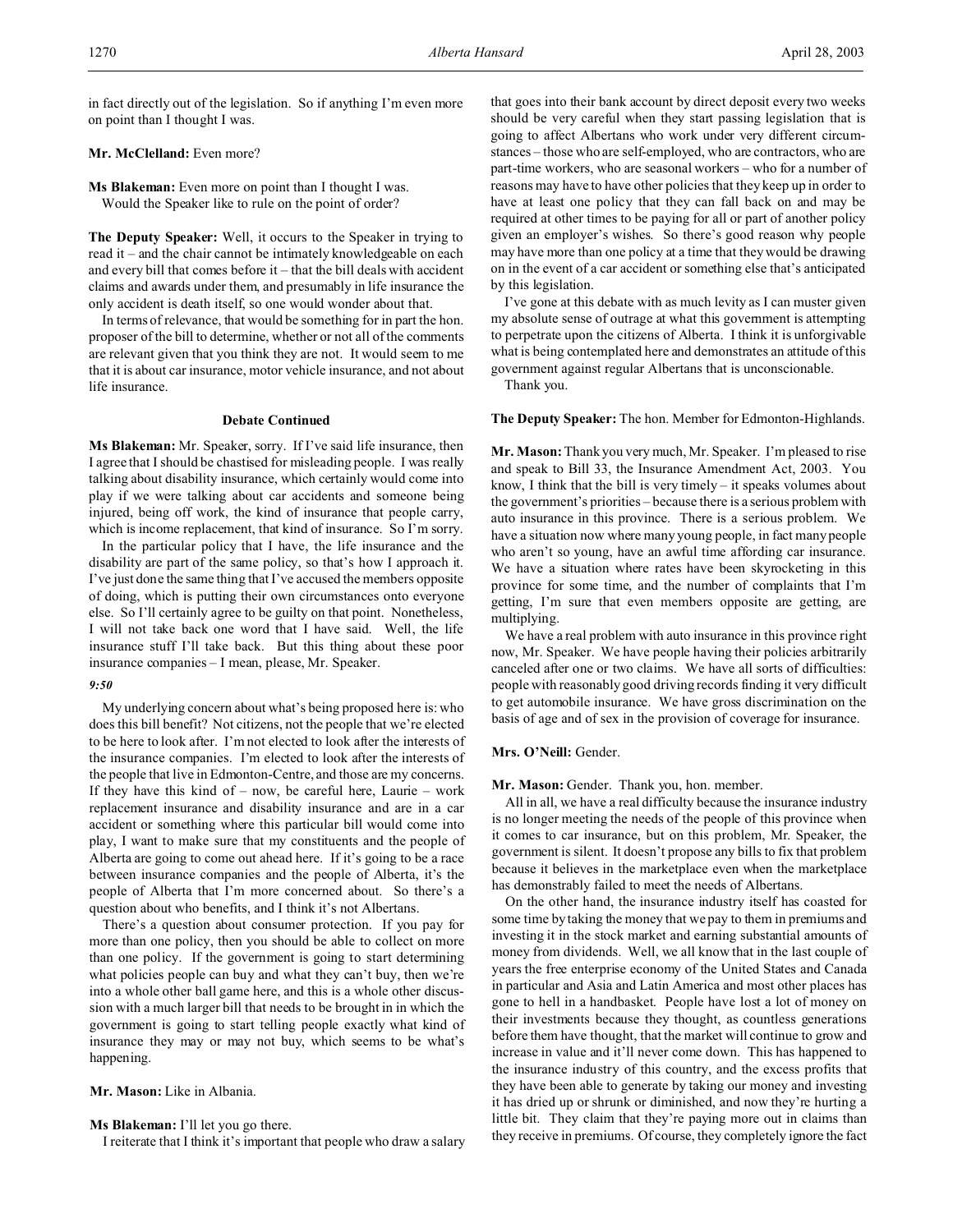that for many, many years they made far more money on premiums than they paid out in claims. So they've got a market adjustment, a cycle they're going through, and instead of just sucking it up and admitting that this is just part of a business cycle that benefits them on average over the long run, they're asking the government to come and help them.

So you have on the one hand the people that depend on car insurance companies for insurance that are being gouged, that are being thrown off of their coverage, that can't get the coverage, and the government ignores those people. Then you get these poor insurance companies that are having a bit of a market correction, and they come to the government, and the government introduces a piece of legislation to limit claims. So now not only do we get gouged on premiums, not only do people lose their coverage, but now when they actually have a claim, the government is intervening to limit the amount that they can receive. Whose side is the government on, Mr. Speaker? Certainly not on the side of the people of Alberta. Certainly not on the side of the young drivers. Certainly not on the side of the motoring public, which comprises most people 16 years of age and older in this province. No, they're not on their side. They're on the side of the insurance companies because they're not making as much money as they're used to making. Well, nothing shows the priorities of this government better than this bill. This bill speaks volumes about who this government represents, who the government speaks for, and who they act for when they make laws.

Mr. Speaker, I would urge the government to withdraw this bill, let the insurance companies go through this part of the cycle where they've lost some money on their investments, and bring forward another bill, a bill that sets out rights for people who have car insurance, a bill that guarantees insurance at a reasonable rate, that oversees the insurance industry, that regulates the insurance industry and makes sure that they provide value for money to the people of Alberta for their car insurance and that people are not denied coverage on an unreasonable basis just because the insurance company doesn't want to take the risk with them. Why doesn't the government do that? Withdraw this bill and bring in another one that actually protects people from the insurance companies rather than protecting the insurance companies from the stock market. This bill is repulsive. It should be withdrawn. This bill is absolutely a condemnation of what the government claims to be doing in this province, which is looking out for Martha and Henry, which is looking out for ordinary Albertans.

## *10:00*

I see the hon. Member for Drayton Valley-Calmar with his hands over his ears, saying: we're not listening. Well, I hope that some people are listening in this House tonight, Mr. Speaker, because this bill is not representative, and nothing could be more symbolic than the sponsor of the bill calling out during debate: we're not listening. We know they're not listening; that's the problem. You know, I wish the government would listen to Albertans and not listen to big insurance companies who are crying wolf and crying crocodile tears.

So, Mr. Speaker, that is all I have to say on this matter tonight. I would encourage all members to vote down this piece of legislation, which should rightly be called the insurance industry crutch act. With that, I will take my seat.

Thank you.

**The Deputy Speaker:** Are you asking a question under Standing Order 29?

**Dr. Taft:** I don't see anybody rising to ask a question, but I'm sure they would be welcome.

**The Deputy Speaker:** If there are no questions or comments, then we will move on to the next speaker. The hon. Member for Drayton Valley-Calmar.

**Rev. Abbott:** Yeah, I do have a question. It's a very important one. I'm wondering why the hon. Member for Edmonton-Highlands did not listen to my speech, because I made it very clear that I was talking to Albertans and that I was listening to Albertans and that we consulted with Albertans and that the whole prompting of this bill was because of letters and calls from Albertans. I'm wondering why he would accuse me of having my hands over my ears when that absolutely was not true, Mr. Speaker. That's my question.

**The Deputy Speaker:** The hon. Member for Edmonton-Highlands.

**Mr. Mason:** Thanks very much, Mr. Speaker. Well, the hon. member claims to have consulted with Albertans, and I'm sure that there was some sort of consultation, but we certainly haven't heard on our side from people demanding that the payments to people who are legitimate claimants be reduced. The insurance industry is trying to make the claim that if you can reduce the amount of payouts on claims, you will actually be able to reduce insurance rates. If someone believes that if insurance companies get more money, they're going to be more generous in terms of reductions for claims, then I certainly have a deal for them on a bridge.

Thank you.

**The Deputy Speaker:** Edmonton-Riverview then.

**Dr. Taft:** Thank you, Mr. Speaker. This bill obviously is drawing sharp debate, and I look forward to a good deal more of it. I think there are a number of serious problems with the bill as it stands now. Fundamentally it protects big business from people, and we should be protecting people from these big insurance companies. The cause of the problem of skyrocketing insurance rates seems generally accepted to be that insurance companies have lost massively in their investments in the stock market, and we see this from research from Statistics Canada, research from industry observers, even in anecdotal evidence. I was just speaking this weekend to somebody who wanted to make a minor claim on their policy, and the insurance agent urged them: don't do it. Because the insurance companies have lost so much money on the stock market, the agent explained, if you make any kind of claim at all, they're going to jack your premium through the roof. The poor fellow ignored that advice, made the small claim, and is now considered a high risk for insurance. The agents themselves are saying that this is a problem stemming from losses in the stock market.

Now, the sponsoring member, the Member for Drayton Valley-Calmar, has used the term "double-dipping," which in this case I think is a seriously misleading term, a misrepresentation of what's going on. If people happen to purchase two insurance policies or have disability coverage independently and then have disability coverage under their auto insurance, that's no different than buying two televison sets or two hamburgers at McDonald's or anything else. It's not double-dipping; it's simply buying two independent products. I think the choice of the term "double-dipping" is deliberate, and it's taken very much from the insurance industry, which is trying to create a particular image of consumers taking advantage of the companies, when in fact what we have is companies trying to take advantage of this government's complacency to put the squeeze on consumers.

It should be understood by this member that this is in some ways an issue of personal freedom and consumer choice. If people want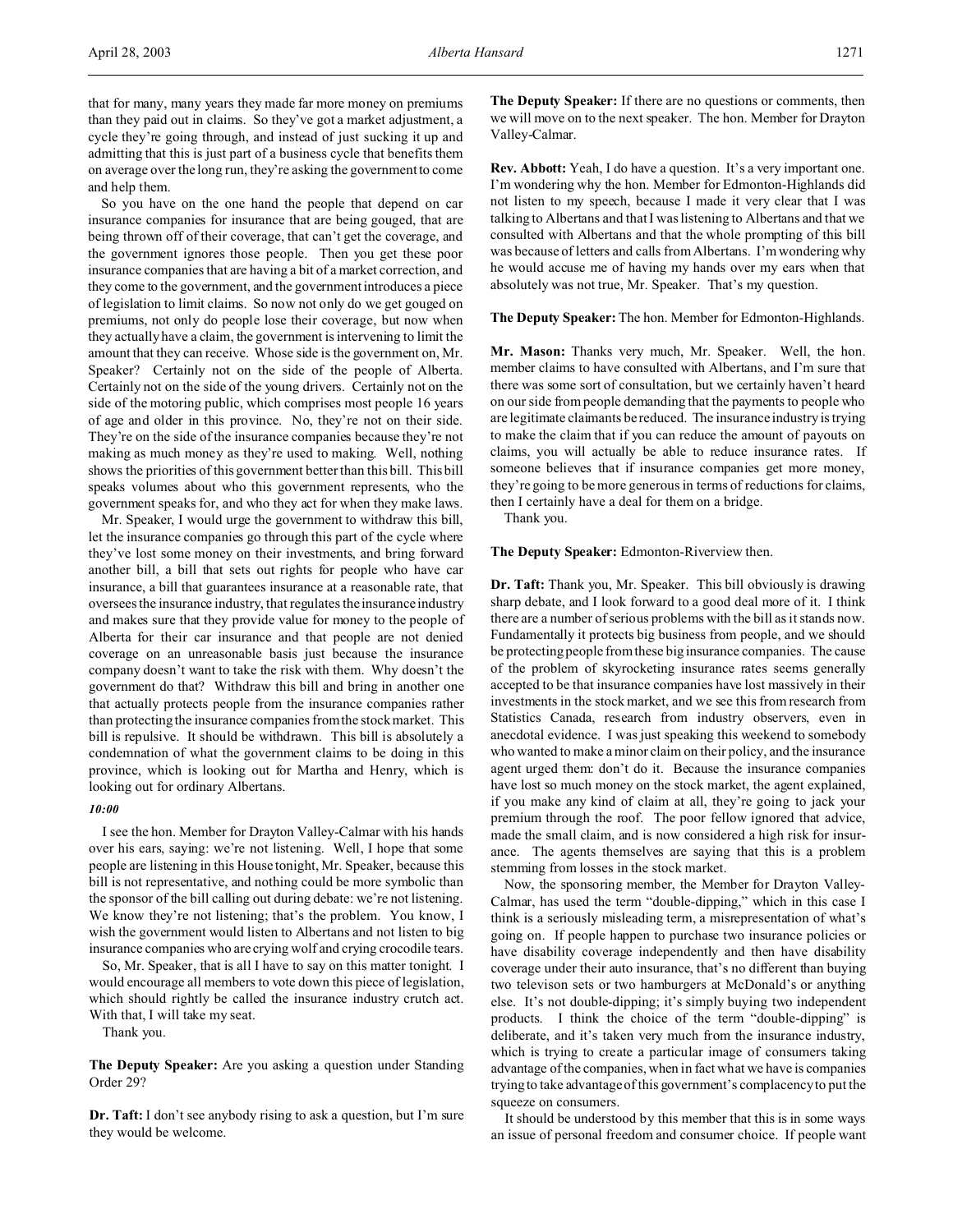to buy more than one policy, why don't we let them? What's to prevent them from doing that? If they have disability coverage in one form and disability coverage under their auto policy, what's your problem with that? It's a free world. They're paying for the products. In fact, I would say to you that the insurance companies will be guaranteeing that those products are actuarially sound, and if they aren't guaranteeing that, they're failing their mandate as insurance companies. So insurance companies should be insuring that their second policy is solid.

In fact, I'd like to propose something here. If this bill goes forward, Mr. Speaker, in this form, I think that we should propose an amendment to prevent insurance companies from double-selling. We should make it illegal for insurance companies to sell to anybody who already has an insurance policy covering that purpose. After all, wouldn't that only be fair? Wouldn't that be saying to consumers, "Yes, we're really out looking after you; we're going to prevent insurance companies from selling you products that you'll never be able to use"? I completely believe that insurance companies will go on day after day, month after month, year after year selling all the policies they can without informing consumers that there may be opportunities or chances when those policies will be invalid. So let's prevent insurance companies from double-selling.

Let's also look at the reality of this problem. How big is this problem really? I understand from information from the Insurance Bureau of Canada that claims costs in Alberta over the last 15 years have risen from \$160 million to \$800 million. Now, that sounds like a lot over 15 years, but if we adjust for inflation, if we adjust for a larger population, number of cars on the road, number of policies and so on, is this really such a bad problem after all? Let's be honest about the figures here and over time look at the trend and adjust that trend for things like inflation, population growth, the quality of the roads. How much of this might be due to deteriorating maintenance of the roads because road maintenance has been privatized? How about we look into that issue?

#### *10:10*

I'd also like to raise an issue for fundamental moral debate with the government members on this. Time and time again the government, and particularly the sponsoring member from Drayton Valley-Calmar, has said that people should be no better off financially after an accident than they were before. Let's take apart that principle and look at it. I can tell you right now that there are all kinds of people in all corners of this province who would gladly trade all the benefits they've ever received from all the insurance policies they've ever owned if only they could walk again or if only they could speak again or if only their child's brain injury were reversed. There isn't a person in this province, in this country, I'm sure, who wouldn't plead to have those kinds of injuries taken back and gladly return all the payouts from all the insurance companies here. Maybe there's in fact a point of natural justice here that somebody whose life has been utterly and permanently devastated by a car accident actually deserves more than they had before to at least symbolically compensate for the tragic loss.

I think, for example, of family friends of ours. The wife was a schoolteacher, and she was traveling with a class. She was chaperoning a class of students on a ski trip to Lake Louise. The bus left the road. She was sitting in the front passenger seat. She went through the front windshield. She has for years and years now been a complete quadriplegic, and certainly the insurance company paid ultimately for a new house and has provided all kinds of benefits. But you know what? I can't imagine that there was a moment in her life – and she is still alive today after all these years – that she wouldn't have given up all the payouts from all the insurance

companies to be able to walk again, to be able to feel her fingers and her toes, to be able to feel her breath coming in and going out. She has lost all of that, and to me there's a moral and human principle here that we should be considering: those people deserve more than just what they had before financially. So I challenge the Member for Drayton Valley-Calmar and all the other members of this Assembly to consider the moral issues here and to engage us in some meaningful debate on this issue.

Finally, because this is going to come up again, I would ask the government to consider undertaking a systematic comparison of auto insurance in the four western provinces. How are they functioning, one compared to the other, in terms of premiums and in terms of efficiency and in terms of payouts? Let's see. In B.C. it's publicly operated, but there's a fault system, I believe, in B.C. Saskatchewan and Manitoba have significantly different public systems, and in Alberta we have an entirely private system. Why don't we strike a truly independent group to review which system is working better? It would be a great comparison. I don't know; maybe it's working as well as possible in Alberta, but I'm not convinced. Let's seek the facts.

So, Mr. Speaker, with that handful of points, the challenge to this government – this notion of double-dipping is phony and misleading, and if we're serious about that, then let's be serious about preventing companies from double-selling. Let's really look at the real cost of this problem. Let's question the moral principle that this government seems to stick to that no matter how devastating the consequence, a person should be no better off financially afterwards than they were before. Let's engage in this debate. Let's be open. Let's consider amending this act or perhaps even withdrawing it.

Mr. Speaker, with those comments, I would like to move to adjourn debate.

[Motion to adjourn debate carried]

#### **Bill 34**

## **Livestock Industry Diversification Amendment Act, 2003**

**The Deputy Speaker:** The hon. Member for Drayton Valley-Calmar.

**Rev. Abbott:** Thank you, Mr. Speaker. I have the pleasure of rising tonight to move second reading of Bill 34, the Livestock Industry Diversification Amendment Act.

This is an important bill that will help Alberta's diversified livestock industry become more stable by simplifying the rules for handling and slaughter of diversified livestock while maintaining the division between wild and domesticated cervids. Just to clarify for some of our urban members, a cervid is essentially deer or elk.

Alberta has an extensive diversified livestock industry, one thatwe can be proud of. This bill will help Alberta's diversified livestock industry to become more successful domesticallyand internationally. This bill has undergone extensive consultations with the industry to make it responsive to their needs while ensuring the separation between domesticated and wild cervid populations. I want all members of this Assembly to understand the extent to which we have consulted with industry on this bill. Countless hours have been spent going over the ins and outs of this piece of legislation so that it meets the needs of our diversified livestock industry.

Mr. Speaker, this bill is only one small step to making this industry more viable by eliminating some of the restrictions and clarifying some of the rules around diversified livestock, or cervids. It will also reduce the risk of crossbreeding between wild and domesticated cervids, reducing the risks of disease migration in both directions.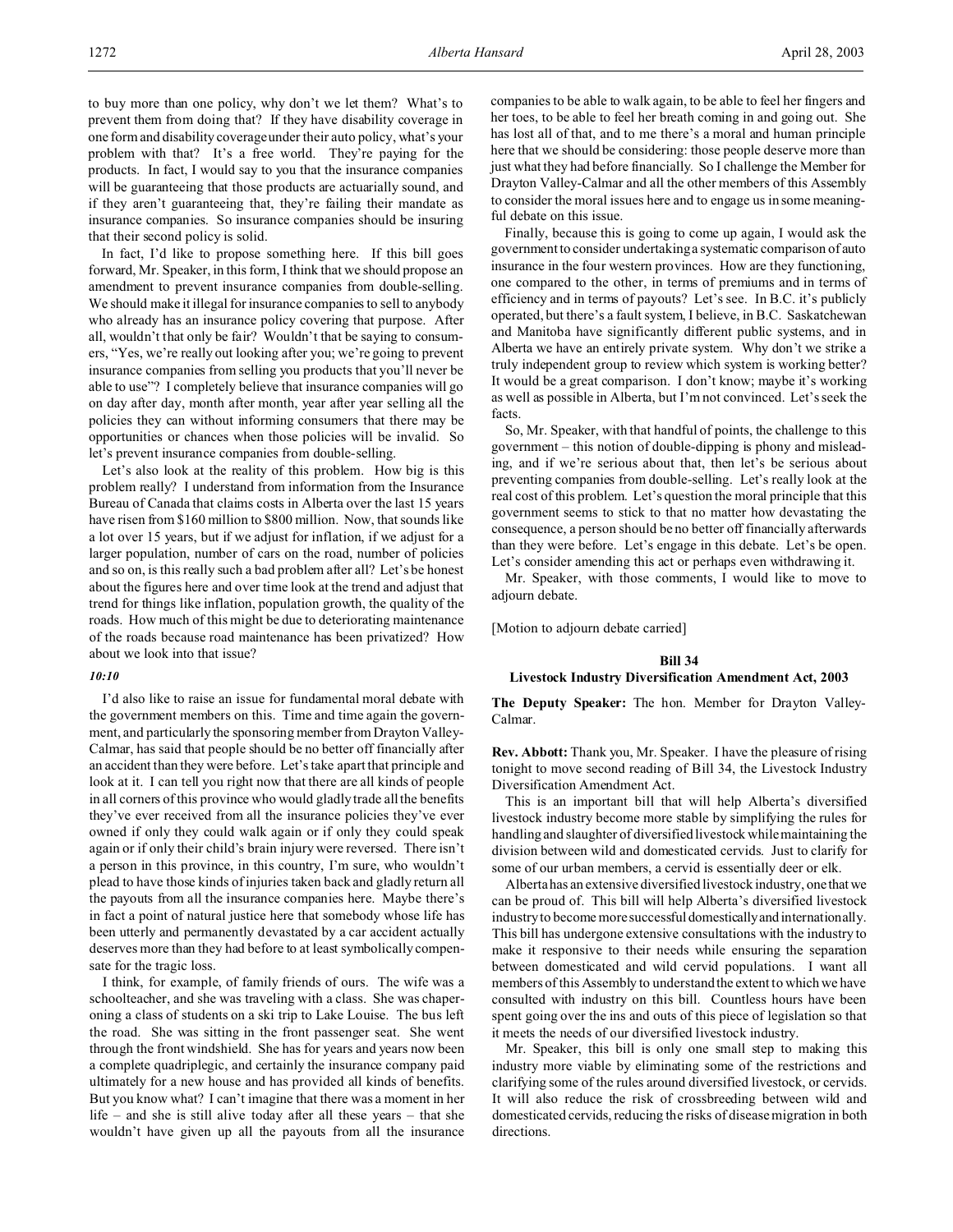There are many parts to this bill, and I'll go over some of the highlights for you tonight. One of the more important changes is to amend the definition of cervid and cervid farms. The Livestock Industry Diversification Act, or LIDA as we will call it, will amend the definition to domestic cervid animals and the facilities they are held on as domestic cervid farms. There will be consequential amendments to the Wildlife Act to ensure that current government policy is maintained.

# **Speaker's Ruling Decorum**

**The Deputy Speaker:** Sorry to interrupt, but we seem to have a lively either conversation or debate which is not to the benefit of the other members because it becomes difficult to hear the hon. member who has been recognized. So would the hon. minister and the hon. member over here cease and desist or, better yet, go and carry on your debate in the outside rooms. That's perfectly fine, but not in here, hon. members.

The hon. Member for Drayton Valley-Calmar.

## **Debate Continued**

**Rev. Abbott:** Thank you very much, Mr. Speaker. There will also be changes to how and where a domesticated cervid can be held.

**The Deputy Speaker:** Once again I'll just ask the hon. Minister of Environment and the hon. Member for Edmonton-Highlands to go outside and carry on your debate now, not behind your back.

The hon. Member for Drayton Valley-Calmar.

**Rev. Abbott:** Thank you, Mr. Speaker. These changes will make it easier for producers to move their animals while ensuring that there is no contact between domesticated and wild cervid populations. To further ensure that there is little to no contact between domesticated and wild cervid populations, the act will be clear that no person shall release a domestic cervid into the wild. Where an animal escapes from a licensed facility, the operator or operators must report the incident and have an opportunity to recapture their animals within a reasonable time frame. If the animal is not recaptured, the elk or deer becomes wildlife as defined by the Wildlife Act.

The amendment to the LIDA with the consequential amendment to the Wildlife Act will maintain current government policy, so it will not be necessary to undertake a major stakeholder review of the Wildlife Act. Animals from other jurisdictions in Canada or elsewhere do not become domestic cervid animals until they are registered and identified on a domestic cervid farm. These animals are subject to the importation legislation provided by the Wildlife Act.

### *10:20*

Mr. Speaker, there are significant changes to where domesticated cervid can be slaughtered and who can do the slaughtering. Previously they could only be slaughtered at licensed abattoirs in accordance with the Meat Inspection Act. This was to ensure that all animals were slaughtered in accordance with the rules governing slaughtering and processing of carcasses that were going to be sold. The changed legislation will now allow the person who is the licensed operator of the cervid farm to slaughter the animals on his or her own farm for personal use, which is to say a use that falls outside the Meat Inspection Act.

Closely related to the on-farm slaughter changes is the ribbon branding of the carcass. Carcass ribbon branding isn't the hot branding of a live animal for identification purposes. The carcass is ribbon branded with ink to identify it and ensure that the provincial

and federal approval stamps are evident. Current levels of inspection and food safety standards provide adequate levels of protections to ensure that meat from wild big game does not enter the domestic meat market unlawfully.

Mr. Speaker, there also have been other minor changes to the act. These include allowing cervid farm operators to submit their records and reports to Alberta Agriculture, Food and Rural Development either electronically or through hard copy. This amendment fits in with the Alberta government one-window approach. It makes it easier for producers to keep their paperwork in order. There have also been changes to the eligibility for a licence to operate a cervid farm.

In conclusion, Mr. Speaker, as you can see, these amendments are small but important steps in helping our diversified livestock industry move forward. There is still much work to be done, and I know that our producers, who are the best in the world, will continue to meet any challenges they face and succeed. In order to ensure that Alberta's diversified livestock industry remains sustainable over the long term, I encourage all members of this Assembly to support this bill.

Thank you, Mr. Speaker.

**The Deputy Speaker:** The hon. Member for Edmonton-Ellerslie.

**Ms Carlson:** Thank you, Mr. Speaker. Happy to have an opportunity to speak to Bill 34, the Livestock Industry Diversification Amendment Act, 2003. I'm surprised that the Member for Drayton Valley-Calmar is delighted to introduce this bill because it looks like he got the short end of the straw on the last two bills, both being bills that pay homage to industry and don't really do what we need them . . . [interjection] Would you like to put that on the record there, hon. minister? Both of these bills are patchwork solutions to industry lobby, not the requirements of Albertans or other consumers who are looking to use these products or are speaking against these products for some reason.

The Member for Drayton Valley-Calmar talked about the extensive consultation they did with the industry, but what about the consultation you should have done with all the other groups who are also directly affected by the decisions you make with this particular industry? I didn't hear you say anything about them. When I take a look at the consultation that we did, I can see that some people are very, very concerned about what's happened here, not the least of which is the Canadian Wildlife Federation, who we wouldn't normally say is a really extremely green group, so you wouldn't normally think that they'd be speaking out against government actions, but they certainly have a strong perspective on game farming and on where this particular bill takes us.

So if we take a look at the bill, it looks to me like it's a hodgepodge of combining more responsibility for livestock owners and, at the same time, less in some cases. We see that the bill loosens up the way an operator can get rid of his cervid while laying out more explicitly how that happens, and it looks like it puts together a framework where people can be operating hunt farms without actually being registered as hunt farm owners, so we need some of that information discussed in this particular House.

This is a bill that deals with both the slaughtering of the animals and the consumption of the animals and the transportation of the cervids. We've heard for years in this Assembly how game farm operators are not taking wildlife from the wild to integrate into their own stock and boosting their stock or increasing the base that they can raise them from. Yet the member who introduced this bill said that that's exactly what they were doing, and now this bill brings in changes so that that can't happen anymore. So which was it? It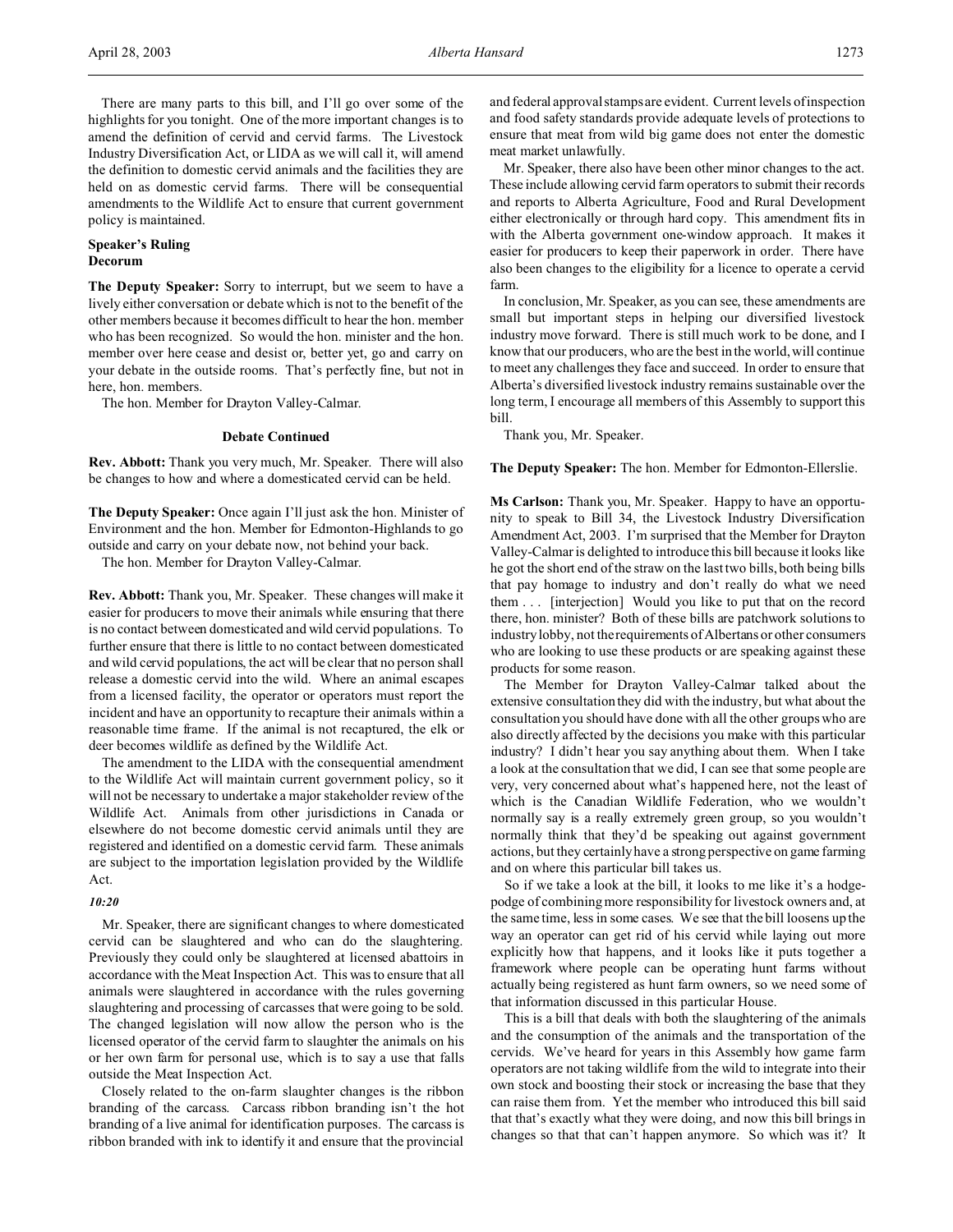didn't happen before or it happened frequently before? It's hard to trust what this government is saying with regard to this.

This is an industry, this hunt farm industry, where we've seen millions drop out of the industry in the past couple of years. A couple of reasons. There's a lack of interest in buying the meat. There are the costs and perceptions of dangers to humans from infested cervids with a variety of different kinds of diseases. There's been a huge increase in the number of operators in the province, and we've seen over the last few years millions of dollars being paid out to game farmers in compensation for necessary eradication procedures when these animals get diseases. It didn't go into taxpayers' hands. It went to these operators who were set up by the government in the first place to put these farms in place, and now we're seeing another level of legislation to assist them further. So it's interesting to see what's happening here.

What has happened in the most recent history is that we see that with the drought many of the game farm operators have found it difficult to keep their animals, and we've seen some threats of them being let into the wild. Apparently, this legislation is supposed to try to deal with that issue instead of just severely fining the people when you find out who they're registered to, which is possible with the kind of branding that's done. Then there's the other side of the concern, where we see the operators apparently slaughtering animals on a larger than average basis to cull their herds. So what's happening here, then, is we're seeing more of the animals being sent in for testing for CWD, chronic wasting disease, even when the game farm operators are saying that they don't believe they have it on their land, but they're slaughtering the animals and sending them in for testing. That is a cheap way to cull their herds. What we see are more expenses put on the operators' side, who have to pay for the testing, and no logical reason for having done that.

What we see really is an industry that is at the end of its rope who is trying to salvage what they can out of something that was artificially built up by this government in the first place, and now the government is once again bailing them out in a number of areas. So I have a lot of questions about this particular piece of legislation.

I think this is two in a row. He's batting zero both times, on bills 33 and 34, Mr. Speaker, and perhaps in the next session Drayton Valley-Calmar can get a little better legislation to introduce, because these two are crummy pieces of legislation and neither of them deserve the support of anyone in this House.

#### **Some Hon. Members:** Question.

**The Deputy Speaker:** Ready for the question? Well, I have two members wishing to speak. Inasmuch as the hon. member wants to ask questions or make comments, it's only been the second person that's spoken. So you'd have to be the third. Then Edmonton-Highlands on Bill 34.

**Mr. Mason:** I am pleased to speak to Bill 34, the Livestock Industry Diversification Amendment Act, 2003. This bill makes an attempt to prevent the mixing of domesticated and wild cervid animals such as elk and deer by strictly prohibiting their release into the wild and regulating the conditions under which they're slaughtered. Cervid harvest preserves, as shooting galleries for domesticated animals are called, will continue to be illegal as only the game farm producer will be allowed to slaughter the animals and then only for personal use. Furthermore, such animals will no longer be kept "captive"; they will be "in a domesticated condition," which I am sure they will appreciate, Mr. Speaker.

The government has, I think, made a real mess of this industry, Mr. Speaker, and it's finally come crashing down with the slaughter of these animals. The government attempts to bill the act as

reducing the regulatory burden for the diversified livestock industry, but according to the Alberta Wilderness Association the government is desperate to prop up an untenable industry which should actually be dismantled immediately. It was only when we got cases of chronic wasting disease that the government finally decided that something had to be done. Then at that point people wanted to promote the use of penned hunts.

# *10:30*

Last year's drought, Mr. Speaker, raised the spectre of ranchers releasing domesticated cervid animals into the wild. This, of course, raised the risk of adding to the spread of foot-and-mouth disease and other illnesses. So it's important that domestic-in-the-wild cervids should be strictly prohibited. However, while the government is attempting to close the pen door, many of the animals have already escaped. I think that the government has made a real mess and is now trying to fix it. I made that comment, hon. members, not to be taken literally; it was in speaking more rhetorically. The government has created a very, very bad situation in their misguided attempts to diversify agriculture in this province.

I think that the Livestock Industry Diversification Act can be supported as long as we bear in mind that it is almost a deathbed confession of the industry and a confession of the government's failure in respect to cervids in the agricultural policy that they've set out.

So with those comments, Mr. Speaker, I will take my place.

The Deputy Speaker: Questions or comments under 29(2)?

[Motion carried; Bill 34 read a second time]

# **Bill 36 Environmental Protection and Enhancement Amendment Act, 2003**

**Dr. Taylor:** Due to the lateness of the hour, Mr. Speaker, I'm going to be relatively brief in my comments. That's to reassure everybody.

Essentially, the bill does several things. It allows Alberta Environment to adopt and enforce consistent provincewide standards through codes of practice. I had a discussion and had some concern raised about reporting, and there was some concern that the results might just be reported verbally. That was a concern that was raised at an earlier meeting. In that earlier meeting we assured the people we were talking with at the time that we didn't know exactly what the comment was in the bill, but we clarified that issue.

I need to move second reading, which I've done. Thank you.

What this bill does as well is allow the companies to report electronically. As well as traditional methodologies, it allows electronic reporting, which is quicker.

If I might give a quick example of why codes of practice are important, Mr. Speaker, we might take an application for a gravel pit that comes into Alberta Environment. I want to assure all members that every application will continue to be reviewed individually, as will every reclamation certificate. So a gravel pit operator makes an application for a gravel pit. What we want to do in the permit of approval is we want to put in the codes of practice that regard the operation and the reclamation of that site. This will very clearly indicate to the operators up front and beforehand what they must do, so they cannot come back to Alberta Environment after and say: well, you didn't say this, and you didn't say that, and we didn't expect this, and we didn't expect that. It'll be very clear up front to the public what the code of practice is, to the gravel pit operator what the code of practice is, and to the people in the affected area what the reclamation must be.